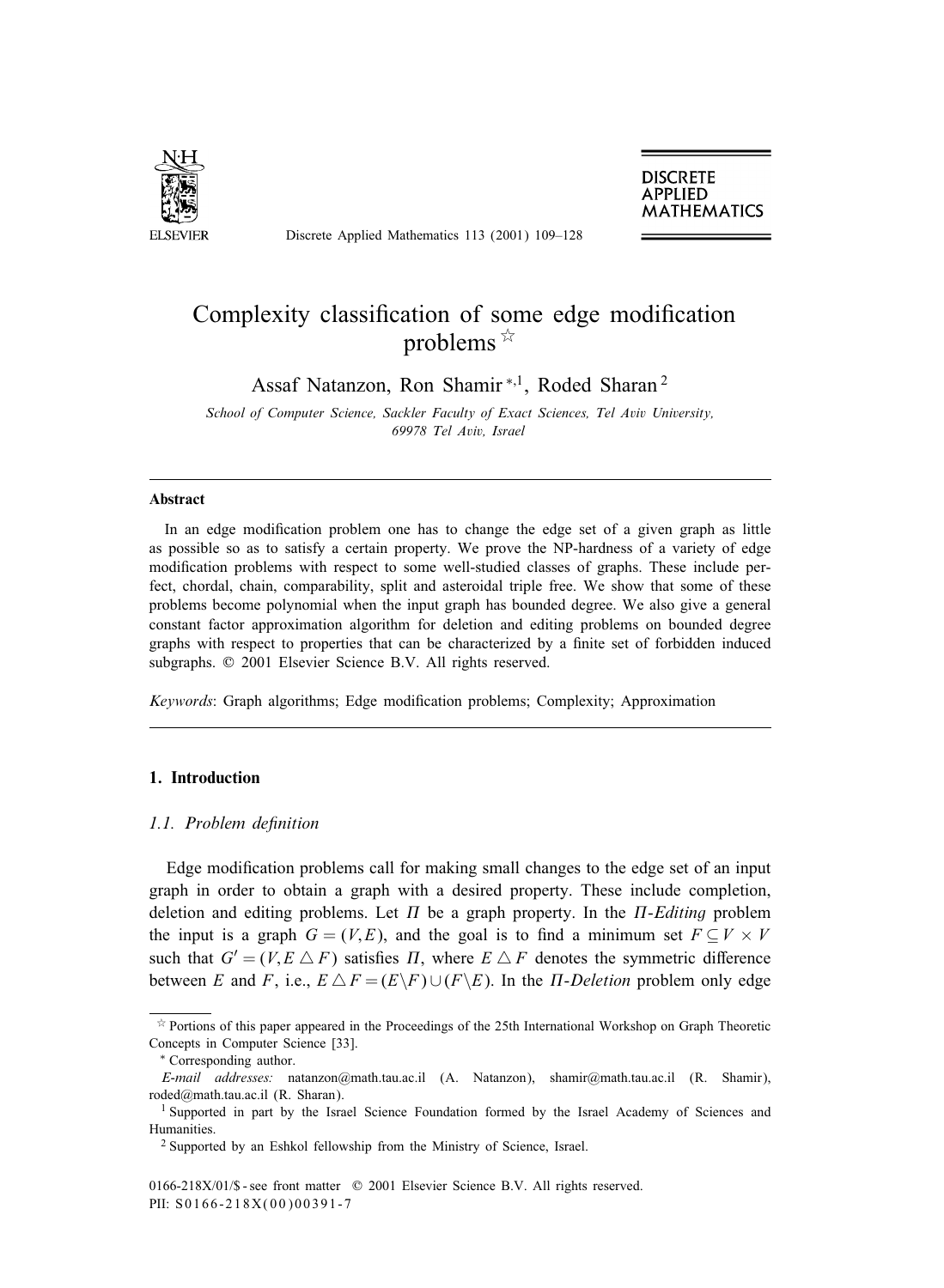deletions are permitted, i.e.,  $F \subseteq E$ . The problem is equivalent to finding a maximum subgraph of  $G$  with property  $\Pi$ . In the  $\Pi$ -*Completion* problem one is only allowed to add edges, i.e.,  $F \cap E = \emptyset$ . Equivalently, we seek a minimum supergraph of G with property  $\Pi$ . In this paper we analyze edge modification problems with respect to some well-studied graph properties.

## *1.2. Motivation*

Graph modification problems are fundamental in graph theory. Already in 1979, Garey and Johnson mentioned 18 different types of vertex and edge modification problems  $[12, Section A1.2]$ . Edge modification problems have applications in several fields, including molecular biology and numerical algebra. In many application areas a graph is used to model experimental data, and then edge modifications correspond to correcting errors in the data: Adding an edge corrects a false negative error, and deleting an edge corrects a false positive error. We summarize below some of these applications. Definitions of the graph classes are given in Section 3.

Interval modification problems have important applications in physical mapping of  $DNA$  (see [5,9,14,17]). Depending on the technology used and the kind of experimental errors, completion, deletion and editing problems arise, both for interval graphs and for unit interval graphs.

The chordal completion problem, which is also called the *minimum (ll-in problem*, arises when numerically performing a Gaussian elimination on a sparse symmetric positive-denite matrix [35]. Since the time of the computation and its storage needs depend on the sparseness of the matrix, it is desirable to find an elimination order such that a minimum number of new non-zero elements is introduced into the matrix. Rose [35] showed that this problems is equivalent to the minimum fill-in problem.

The chordal deletion problem was proposed in trying to solve the CLIQUE problem. Some heuristics for finding a large clique (see, e.g.,  $[39]$ ) aim to find a maximum chordal subgraph of the input graph, on which a maximum clique can be found in polynomial time.

## *1.3. Previous results*

Strong negative results are known for *vertex* deletion problems: Lewis and Yannakakis [26] showed that for any property which is non-trivial and hereditary, the maximum induced subgraph problem is NP-complete. Furthermore, Lund and Yannakakis [28] proved that for any such property, and for every  $\varepsilon > 0$ , the maximum induced subgraph problem cannot be approximated with ratio  $2^{\log^{1/2-\epsilon} n}$  in quasi-polynomial time, unless  $\tilde{P} = \tilde{NP}$ . (Throughout we use *n* and *m* to denote the number of vertices and edges, respectively, in a graph.)

For edge modification problems no such general results are known, although some attempts have been made to go beyond specific graph properties  $[2,3,11]$ . Most of the results obtained so far concerning edge modification problems are NP-hardness ones.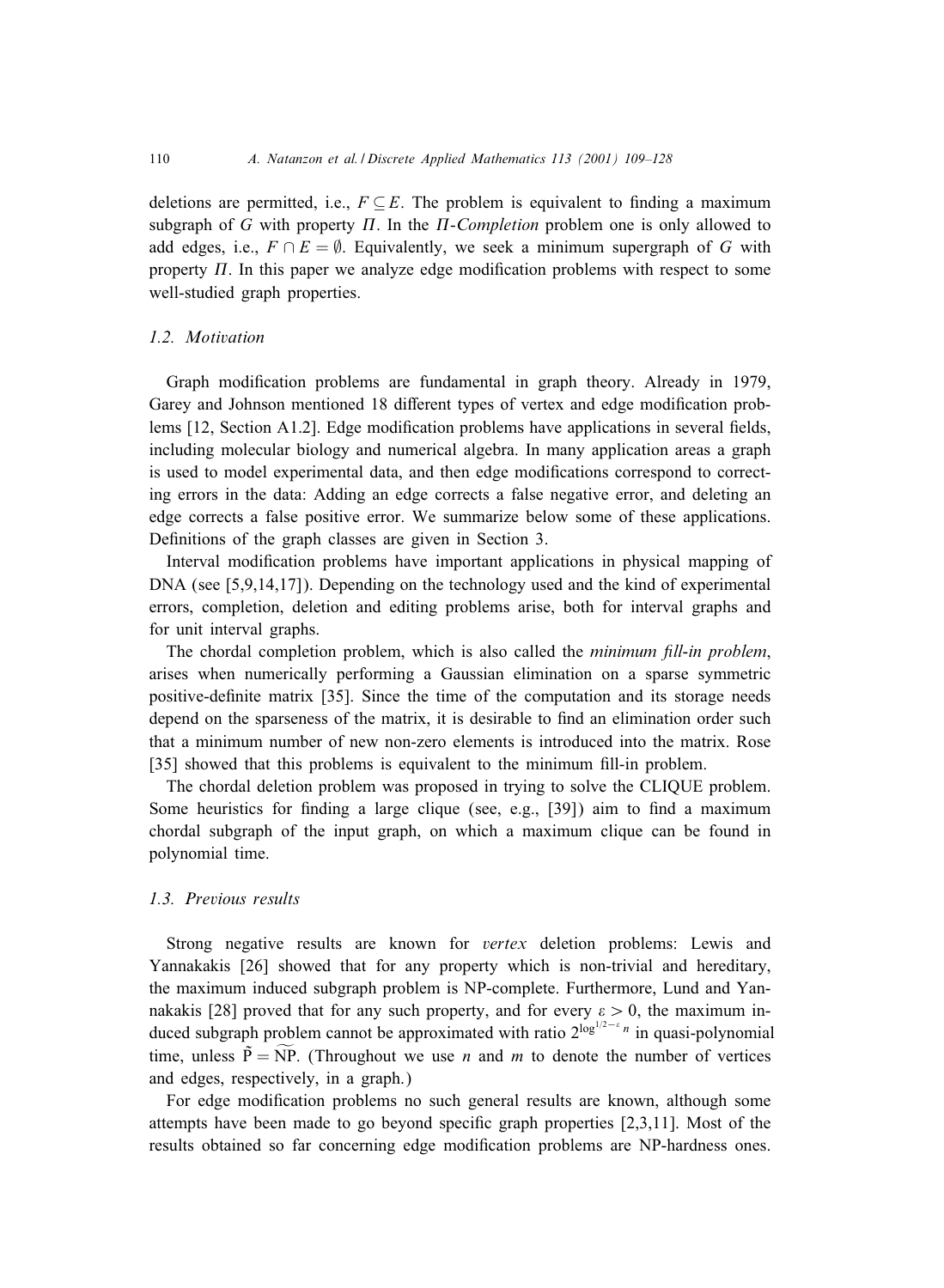(For simplicity we shall often refer to the decision version of the optimization problems.) Chain Completion and Chordal Completion were shown to be NP-complete by Yannakakis in [41]. As noted in [14], the NP-completeness of Interval Completion and Unit Interval Completion also follows from [41]. Interval Completion was directly shown to be NP-complete in [12, problem GT35] and [25]. Deletion problems on interval graphs and unit interval graphs were proven to be NP-complete in [14]. Cograph Completion and Cograph Deletion were shown to be NP-complete in [11]. Threshold Completion and Threshold Deletion were shown to be NP-complete in [30]. Comparability Completion was shown to be NP-complete in [19] and Comparability Deletion was shown to be NP-complete in [40]. The NP-completeness of Bipartite Deletion and Editing follows from the NP-completeness of the equivalent MAX-CUT problem [13]. Clique Deletion (deleting fewest edges in order to form a disjoint union of cliques) was shown to be NP-complete in [31].

Much fewer results are known for editing problems: Chordal Editing was proven to be  $NP$ -complete in [4]. The connected bipartite interval (caterpillar) editing problem was proven to be NP-complete in [9]. Split Editing was shown to be polynomial in [21]. Clique Editing was recently proven to be NP-complete in [36].

Several authors studied variants of the completion problem, motivated by DNA mapping, in which the input graph is pre-colored and the required supergraph also obeys the coloring(see [5] and references therein). Other biologically motivated problems, called *sandwich* problems, seek a supergraph satisfying a given property which does not include (pre-defined) forbidden edges. Polynomial algorithms or NP-hardness results are known for many sandwich problems [15,18,20,23]. Results on the parametric complexity of several completion problems were also obtained [8,24].

Approximation algorithms exist for several problems. In [32] an 8k approximation algorithm is given for the minimum fill-in problem and for Chain Completion, where k denotes the size of an optimum solution. In [1] an  $O(m^{1/4} \log^{3.5} n)$  approximation algorithm is given for the minimum chordal supergraph problem (where one wishes to minimize the total number of edges in the resulting graph). For the minimum interval supergraph problem an  $O(log^2 n)$  approximation algorithm was given in [34]. In [9] it was shown that the minimum number of edge editions needed in order to convert a graph into a caterpillar cannot be approximated in polynomial time to within an additive term of  $O(n^{1-\epsilon})$ , for  $0 < \epsilon < 1$ , unless P = NP.

# *1.4. Contribution of this paper*

In this paper we study the complexity of edge modification problems on some well-studied classes of graphs. We show, among other results, that deletion problems are NP-hard for perfect, chain, chordal, split and asteroidal triple free graphs; and that editing problems are NP-hard for perfect and comparability graphs. We also show that it is NP-hard to approximate comparability modification problems to within a factor of  $18/17$ . The reader is referred to Fig. 1 which summarizes the complexity results for the modification problems that we considered.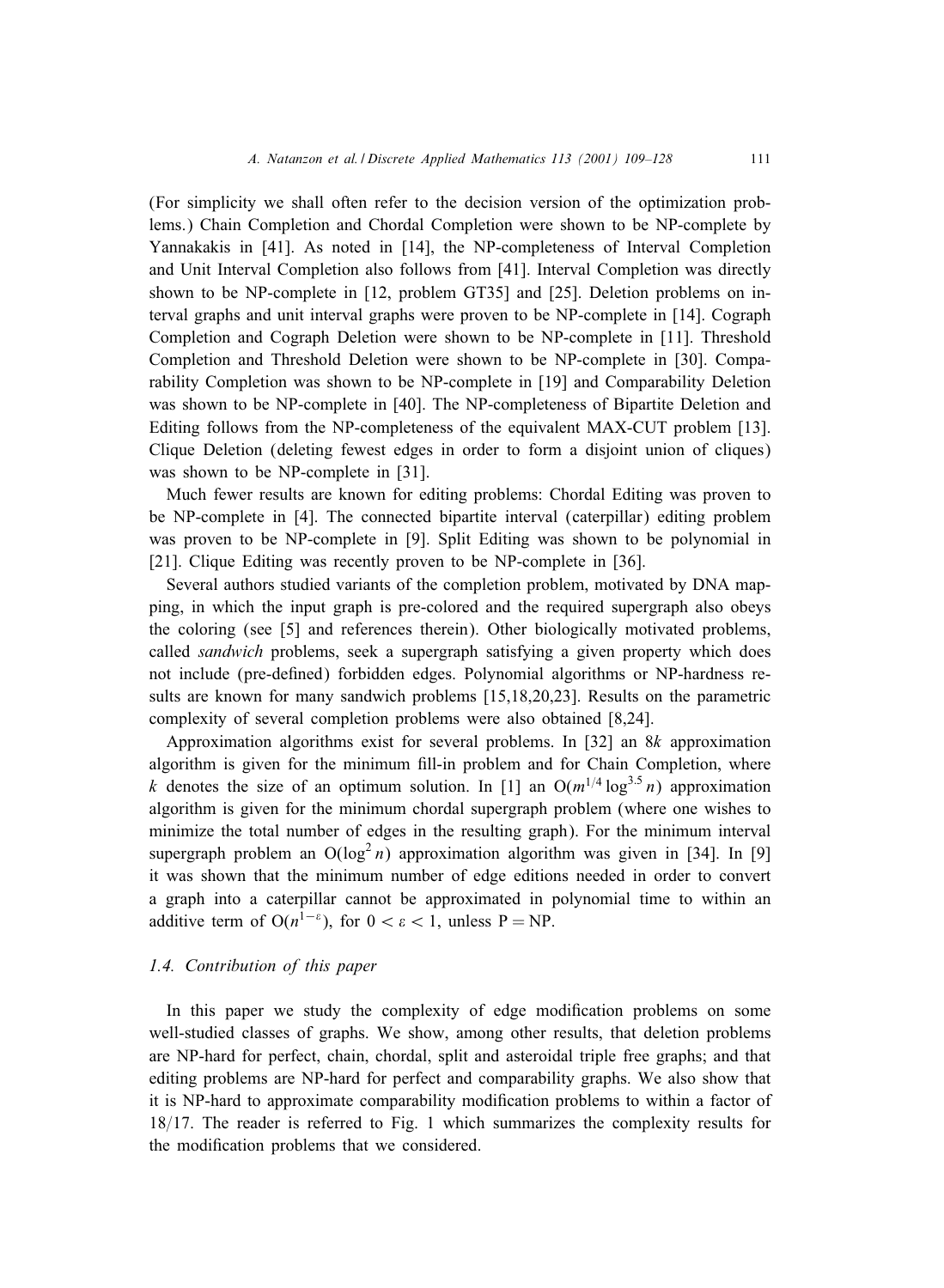

Fig. 1. The complexity status of edge modification problems for some graph classes. A  $\rightarrow$  B indicates that class A contains class B. The box to the left of each class contains the status of the completion (top), editing (middle) and deletion (bottom) problems. (+) NP-hard, previously known; (++): NP-hard, new result; (P): polynomial; (∗): not meaningful.

Positive complexity results are given for bounded degree input graphs: We give a simple, general constant factor approximation algorithm for the deletion and editing problems with respect to any hereditary property that can be characterized by a finite set of forbidden induced subgraphs. We also show that Chain Deletion and Editing, Split Deletion and Threshold Deletion and Editing become polynomial when the input degrees are bounded.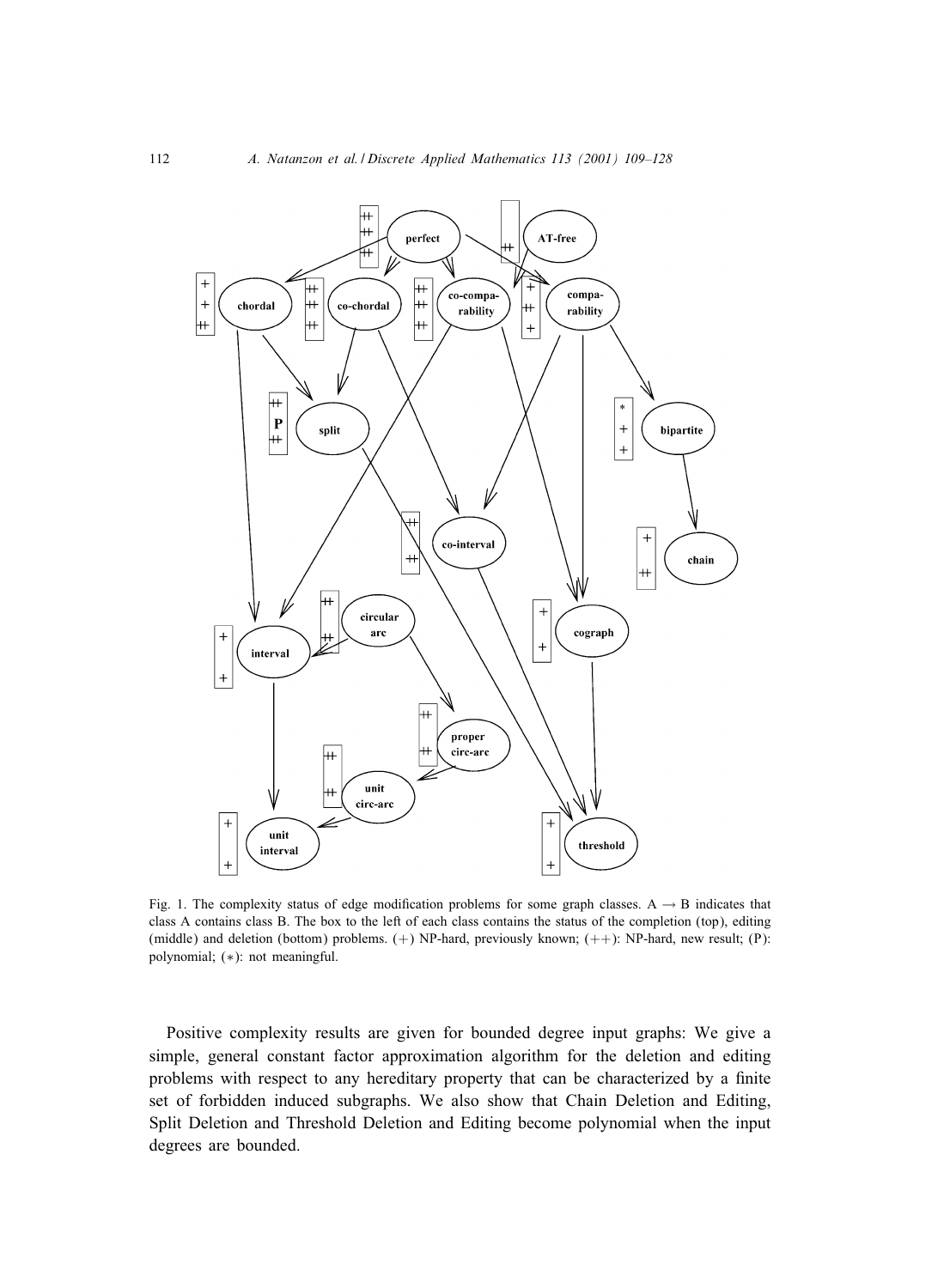#### *1.5. Organization of the paper*

Section 2 contains simple basic results that show connections between the complexity of related modication problems. Section 3 contains the main hardness results. Section 4 gives the positive results on bounded degree graphs.

# **2. Basic results**

In this section we summarize some easy observations on edge modification problems, which will help us deduce complexity results from results on related graph families, and concentrate on those modification problems which are meaningful.

#### 2.1. Definitions and notation

All graphs in this paper are simple and contain no self-loops. Let  $G = (V, E)$  be a graph. We denote its set of vertices also by  $V(G)$ , and its set of edges also by  $E(G)$ . We denote by  $\bar{G}$  the *complement graph* of G, i.e.,  $\bar{G} = (V, \bar{E})$ , where  $\bar{E} = (V \times V) \setminus E$ . (Throughout, we abuse notation for the sake of brevity, and for a set S we use  $S \times S$ to denote  $\{(s_1, s_2): s_1, s_2 \in S, s_1 \neq s_2\}$ .) If  $G = (U, V, E)$  is a bipartite graph, then its *bipartite complement* is the bipartite graph  $\bar{G} = (U, V, \bar{E})$ , where  $\bar{E} = (U \times V) \setminus E$ . For a subset  $A \subseteq V$  we denote by  $G_A$  the subgraph induced on the vertices of A. For a vertex  $v \in V$  we denote by  $N(v)$  the set of vertices adjacent to v in G. We denote by  $G \cup H$  the union of the disjoint graphs G and H (with no edges connecting a vertex of G with a vertex of H). Analogously, we denote by  $G + H$  the graph obtained by forming the union of the disjoint graphs  $G$  and  $H$  and connecting every vertex of  $G$ to every vertex of H. An  $r$ -path is a path with  $r$  edges. For a graph property  $\Pi$  the notation  $G \in \Pi$  indicates that G satisfies  $\Pi$ . For basic definitions of graph properties and much more on the graph classes discussed here see, e.g., [7,16].

Let  $\Pi$  be a graph property. If F is a set of non-edges such that  $G' = (V, E \cup F) \in \Pi$ and  $|F| \le k$ , then F is called a k-*completion set* with respect to  $\Pi$ , or a  $\Pi$  k-*completion* set. (For example, we shall discuss perfect k-completion set.)  $\Pi$  k-*deletion set* and  $\Pi$  *k*-*editing set* are similarly defined.

# *2.2. Basic results*

A graph property  $\Pi$  is called *hereditary* if when a graph  $G$  satisfies  $\Pi$  every induced subgraph of G satisfies  $\Pi$ .  $\Pi$  is called *hereditary on subgraphs* if when G satisfies  $\Pi$ , every subgraph of G satisfies  $\Pi$ .  $\Pi$  is called *ancestral* if when G satisfies  $\Pi$ , every supergraph of  $G$  satisfies  $\Pi$ .

**Proposition 1.** If property  $\Pi$  is hereditary on subgraphs then  $\Pi$ -Deletion and  $\Pi$ -Editing are polynomially equivalent, and  $\Pi$ -Completion is not meaningful.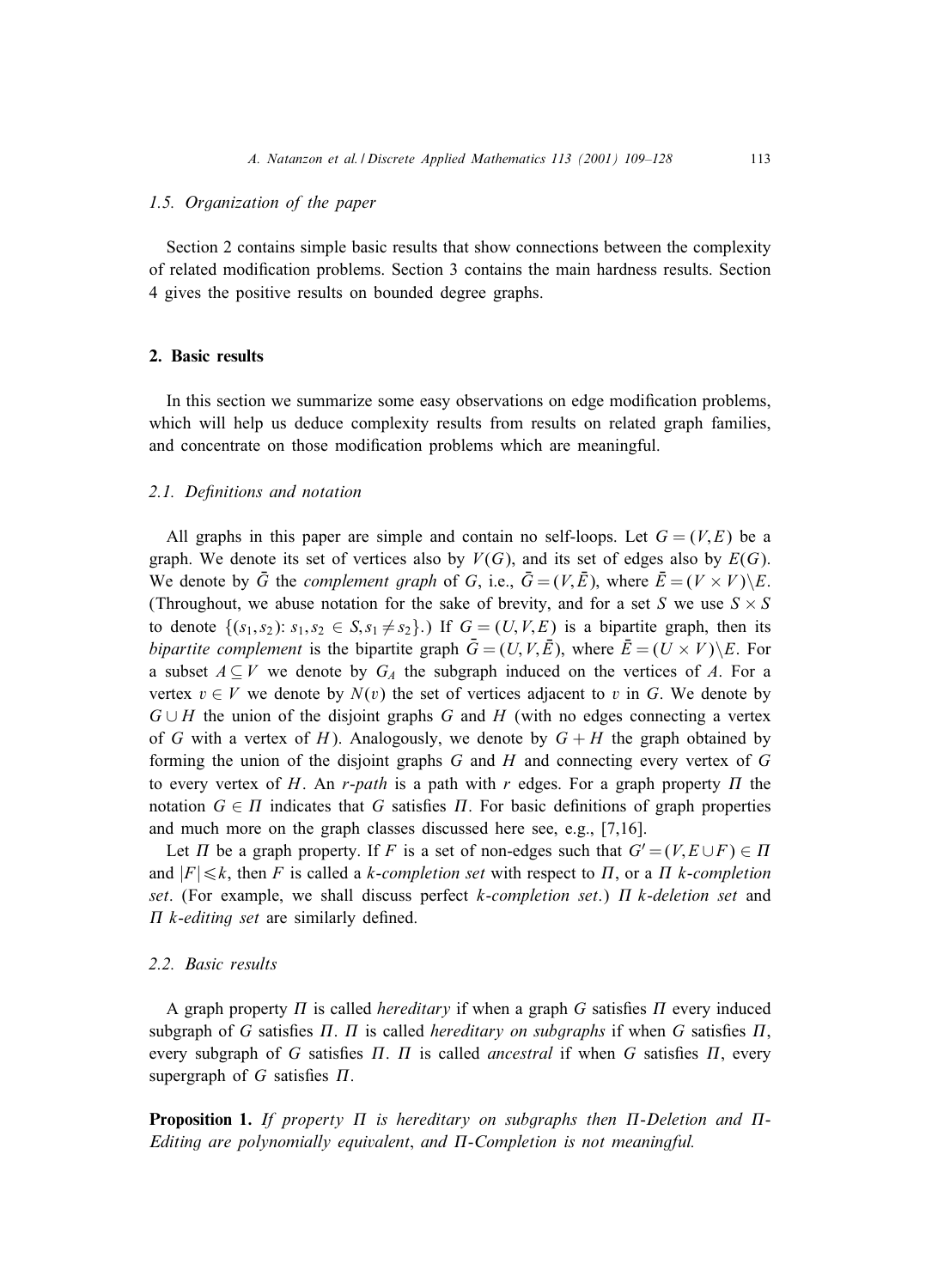**Proposition 2.** If  $\Pi$  is an ancestral graph property then  $\Pi$ -Completion and  $\Pi$ -Editing *are polynomially equivalent*; *and* --*Deletion is not meaningful.*

**Proposition 3.** If  $\Pi$  and  $\Pi'$  are graph properties such that for every graph G and  $a$  disjoint independent set S, G satisfies  $\Pi$ , if and only if, G∪S satisfies  $\Pi'$ , then  $\Pi$ -Deletion is polynomially reducible to  $\Pi'$ -Deletion. If in addition  $\Pi$  is hereditary,  $t$ hen  $\Pi$ -Completion ( $\Pi$ -Editing) is polynomially reducible to  $\Pi'$ -Completion ( $\Pi'$ -*Editing*).

**Proof.** The first part of the proposition is obvious. To prove the second part we show a reduction from  $\Pi$ -Completion to  $\Pi'$ -Completion. The reduction from  $\Pi$ -Editing to  $\Pi'$ -Editing is identical. Let  $\langle G = (V, E), k \rangle$  be an instance of  $\Pi$ -Completion. We build an instance  $\langle G' = (V', E), k \rangle$  of  $\Pi'$ -Completion by adding  $2k + 1$  isolated vertices to G.

We now prove validity of the reduction. If F is a  $\Pi$  k-completion set for G then it is also a  $\Pi'$  k-completion set for G', since the modified graph  $(V', E \cup F)$  is a union of a graph which satisfies  $\Pi$  and an independent set. On the other hand, suppose that F is a  $\Pi'$  k-completion set for G'. Then  $(V', E \cup F)$  contains an isolated vertex, and removing that vertex results in a graph satisfying  $\Pi$ . Since  $\Pi$  is hereditary, it follows that  $F \cap (V \times V)$  is a  $\Pi$  k-completion set for  $G$ .

**Corollary 4.** *The following problems are* NP-*complete*: (1) *Circular-Arc Completion and Deletion*; (2) *Proper Circular-Arc Completion and Deletion and* (3) *Unit Circular-Arc Completion and Deletion.*

**Proof.** By reduction from the corresponding interval or unit interval modification problem.  $\square$ 

**Proposition 5.** If  $\Pi$  and  $\Pi'$  are graph properties such that for every graph G and a  $clique K, G satisfies \Pi, if and only if, G+K satisfies \Pi', then \Pi-Completion is poly-  
tion.$  $m$ *nomially reducible to*  $\Pi'$ -Completion. If in addition  $\Pi$  is hereditary, then  $\Pi$ -Deletion  $(\Pi$ -Editing) is polynomially reducible to  $\Pi'$ -Deletion  $(\Pi'$ -Editing).

**Corollary 6.** *Permutation modi(cation problems are polynomially reducible to the corresponding circle modification problems.* 

For a graph property  $\Pi$ , we define the *complementary property*  $\overline{\Pi}$  as follows: For every graph G, G satisfies  $\bar{\Pi}$  if and only if  $\bar{G}$  satisfies  $\Pi$ . Some well-known examples are co-chordality and co-comparability.

**Proposition 7.** For every graph property  $\Pi$ ,  $\Pi$ -Deletion and  $\Pi$ -Completion are poly*nomially equivalent.*

**Proposition 8.** For every graph property  $\Pi$ ,  $\Pi$ -Editing and  $\Pi$ -Editing are polynomi*ally equivalent.*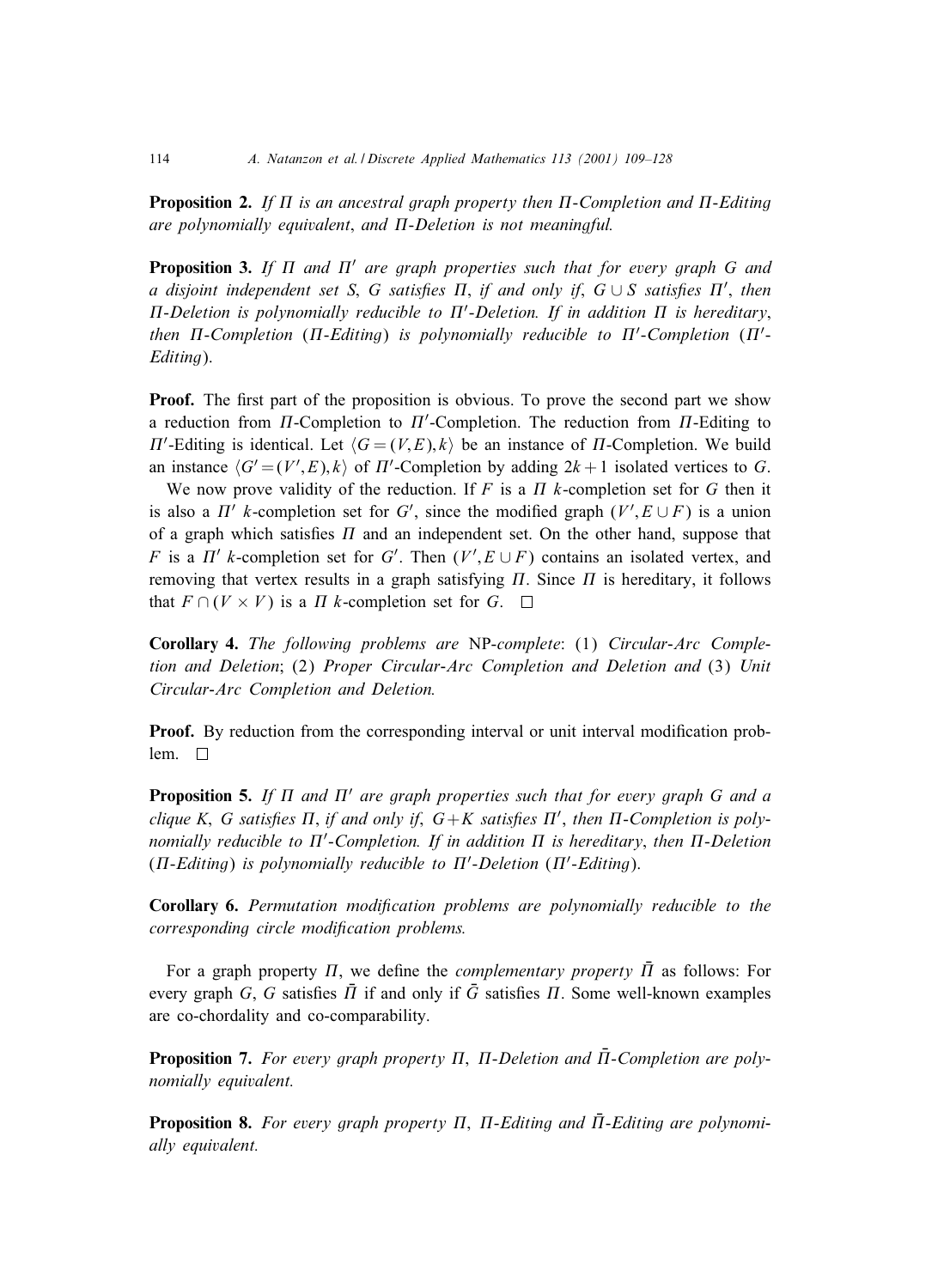**Corollary 9.** *The following problems are* NP-*complete*: (1) *Co-Chordal Deletion and Editing*; (2) *Co-Comparability Completion and Deletion and* (3) *Co-Interval Completion and Deletion.*

# **3. NP-hard modification problems**

#### *3.1. Chain graphs*

A bipartite graph  $G = (P, Q, E)$  is called a *chain graph* if there is an ordering  $\pi$  of the vertices in P,  $\pi$ : {1,...,|P|}  $\rightarrow$  P, such that  $N(\pi(1)) \subseteq N(\pi(2)) \subseteq \cdots \subseteq N(\pi(|P|)).$ Yannakakis introduced this class of graphs and proved that Chain Completion is NP-complete  $[41]$ . He also showed that G is a chain graph, if and only if, it does not contain an *independent pair of edges* (an induced 2K2). In this section we prove that Chain Deletion is NP-complete. This result will be the starting point to many of our subsequent reductions. Note, that in Chain Deletion (as in Chain Completion [41]) the bipartition of the input graph into  $P, Q$  is given as part of the input.

**Lemma 10.** *The bipartite complement of a chain graph is a chain graph.*

**Proof.** The claim follows from the observation that the chain containment order is reversed for the bipartite complement of a chain graph. Formally, let  $G = (P, Q, E)$  be a chain graph, and let  $\pi$  be an ordering of the vertices in P such that  $N(\pi(1)) \subseteq N(\pi(2))$  $\subseteq \cdots \subseteq N(\pi(|P|))$ . Then in  $\bar{G}$  we have  $N(\pi(|P|)) \subseteq N(\pi(|P|-1)) \subseteq \cdots \subseteq N(\pi(1))$ .

**Corollary 11.** *Chain Deletion is* NP-*complete.*

**Proof.** Follows from the bipartite analog of Proposition 7.  $\Box$ 

#### *3.2. Perfect graphs*

A graph G is called *perfect* if for every induced subgraph H of G,  $\chi(H) = \omega(H)$ , where  $\chi(H)$  denotes the chromatic number of H, and  $\omega(H)$  denotes the clique number of H [27]. It is easy to see that a perfect graph contains no induced cycle of odd length.

# **Theorem 12.** *Perfect Completion is* NP-*hard*.

**Proof.** By reduction from Chain Completion. Let  $\langle G = (P, Q, E), k \rangle$  be an instance of Chain Completion. We build the following instance  $\langle P(G) = (N, E'), k \rangle$  of Perfect Completion: Define  $N = P \cup Q \cup C$ , where

$$
C = \{v_{q_1,q_2,i}^1, v_{q_1,q_2,i}^2, v_{q_1,q_2,i}^3: (q_1,q_2) \in Q \times Q, 1 \le i \le k+1\},\
$$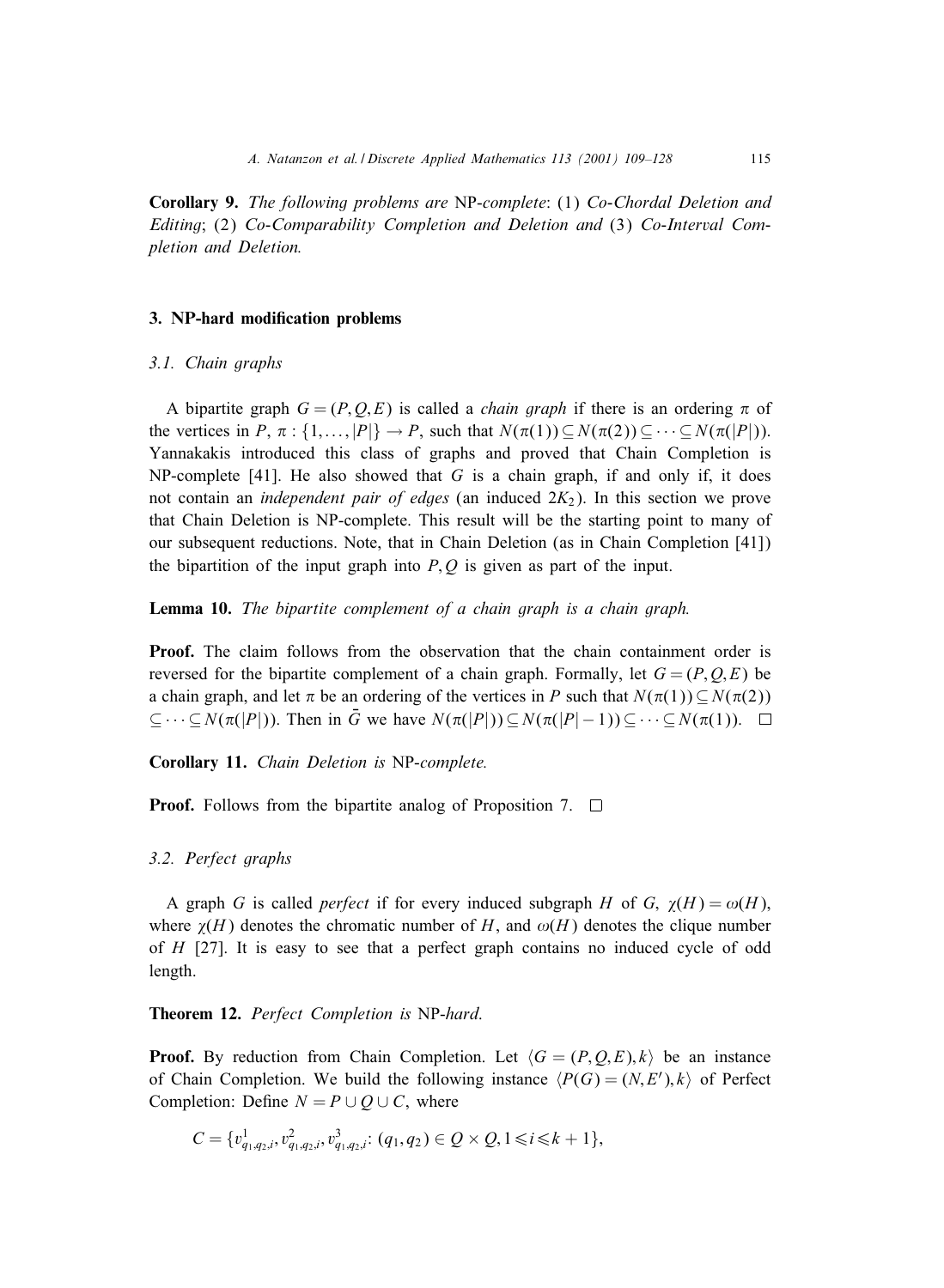and  $E' = E \cup (P \times P) \cup E_1$ , where

$$
E_1 = \{(q_1, v_{q_1,q_2,i}^1), (v_{q_1,q_2,i}^1, v_{q_1,q_2,i}^2), (v_{q_1,q_2,i}^2, v_{q_1,q_2,i}^3), (v_{q_1,q_2,i}^3, q_2);
$$
  

$$
(q_1, q_2) \in Q \times Q, 1 \le i \le k+1\}.
$$

In words, one side of  $G$  is transformed into a clique, and every two vertices on the other side are connected by  $k + 1$  disjoint 4-paths. We now prove validity of the reduction.

(⇒) Suppose that F is a chain k-completion set for G, that is,  $G' = (P, Q, E \cup F)$ is a chain graph and  $|F| \le k$ . We claim that F is also a perfect k-completion set for  $P(G)$ . Let  $P(G)' = (N, E' \cup F)$  and let  $H = (V_H, E_H)$  be any induced subgraph of  $P(G)'$ . We have to show that  $\omega(H) = \chi(H)$ . If  $E_H = \emptyset$  then H is trivially perfect, since  $\chi(H) = \omega(H) = 1$ . We therefore assume that  $E_H \neq \emptyset$ . Let  $V_1 = P \cap V_H$  and let  $V_2 = V_H \backslash V_1$ . If  $|V_1| = 0$  we can color H with two colors and  $\omega(H) = \chi(H)$ . Otherwise, there are two cases to examine:

- (1) Suppose there is a vertex in  $V_2$  which is adjacent to all vertices in  $V_1$ . Then  $w(H) \ge |V_1| + 1$ . We can color H with  $|V_1| + 1$  colors in the following way
	- (a) Color the vertices of  $V_1$  with  $|V_1|$  colors.
	- (b) Color the vertices of Q with color number  $|V_1| + 1$ .
	- (c) Color all vertices of type  $v_{q_1,q_2,i}^2$  with color number  $|V_1| + 1$ .
	- (d) Color all vertices of types  $v_{q_1,q_2,i}^1$  and  $v_{q_1,q_2,i}^3$  with color number  $|V_1|$ .
	- Hence,  $\chi(H) \le \omega(H)$  and the claim follows (since clearly  $\omega(H) \le \chi(H)$ ).
- (2) If no vertex in  $V_2$  is adjacent to all vertices in  $V_1$ , then  $w(H) \geq |V_1|$  and since G' is a chain graph, there is a vertex  $p \in V_1$  such that no vertex in  $V_2 \cap Q$  is adjacent to p. We can color the vertices of H using  $\omega(H)$  colors as follows:
	- (a) Color the vertices of  $V_1$  with  $|V_1|$  colors. Let  $C_p$  denote the color of p.
	- (b) Color the vertices of  $V_2 \cap Q$  with  $C_p$ .
	- (c) Color the vertices of type  $v_{q_1,q_2,i}^2$  with  $C_p$ .
	- (d) Color the vertices of types  $v_{q_1,q_2,i}^1$  and  $v_{q_1,q_2,i}^3$  with any existing color different from  $C_p$ .
	- If  $|V_1| > 1$  we used  $|V_1|$  colors. If  $|V_1| = 1$  we used at most two colors. In any case,  $\chi(H) = \omega(H)$ .

(←) Suppose that F is a perfect k-completion set for  $P(G)$ . Let  $F' = F ∩ (P × Q)$ . We will show that  $G' = (P, Q, E \cup F')$  is a chain graph. Suppose to the contrary that G' contains a pair of independent edges  $(p_1, q_1), (p_2, q_2)$  such that  $p_1, p_2 \in P$ and  $q_1, q_2 \in Q$ . Since  $|F| \le k$ , there exists some  $1 \le i \le k + 1$  such that the edges  $(q_1, v_{q_1,q_2,i}^2)$ ,  $(q_1, v_{q_1,q_2,i}^3)$ ,  $(v_{q_1,q_2,i}^1, v_{q_1,q_2,i}^3)$ ,  $(v_{q_1,q_2,i}^1, q_2)$  and  $(v_{q_1,q_2,i}^2, q_2)$  are not in F. Hence,  $(N, E' \cup F)$  contains an induced cycle of odd length: If  $(q_1, q_2) \in F$  then  $\{q_1, v_{q_1, q_2, i}^1, v_{q_1, q_2, i}^2, \ldots, v_{q_k, q_k, i_k}^2\}$  $v_{q_1,q_2,i}^3, q_2$  induce a cycle of length 5. Otherwise,  $\{p_1, q_1, v_{q_1,q_2,i}^1, v_{q_1,q_2,i}^2, v_{q_1,q_2,i}^3, q_2, p_2\}$  induce a cycle of length 7. In any case we arrive at a contradiction.  $\Box$ 

**Theorem 13.** *Perfect Deletion is* NP-*hard.*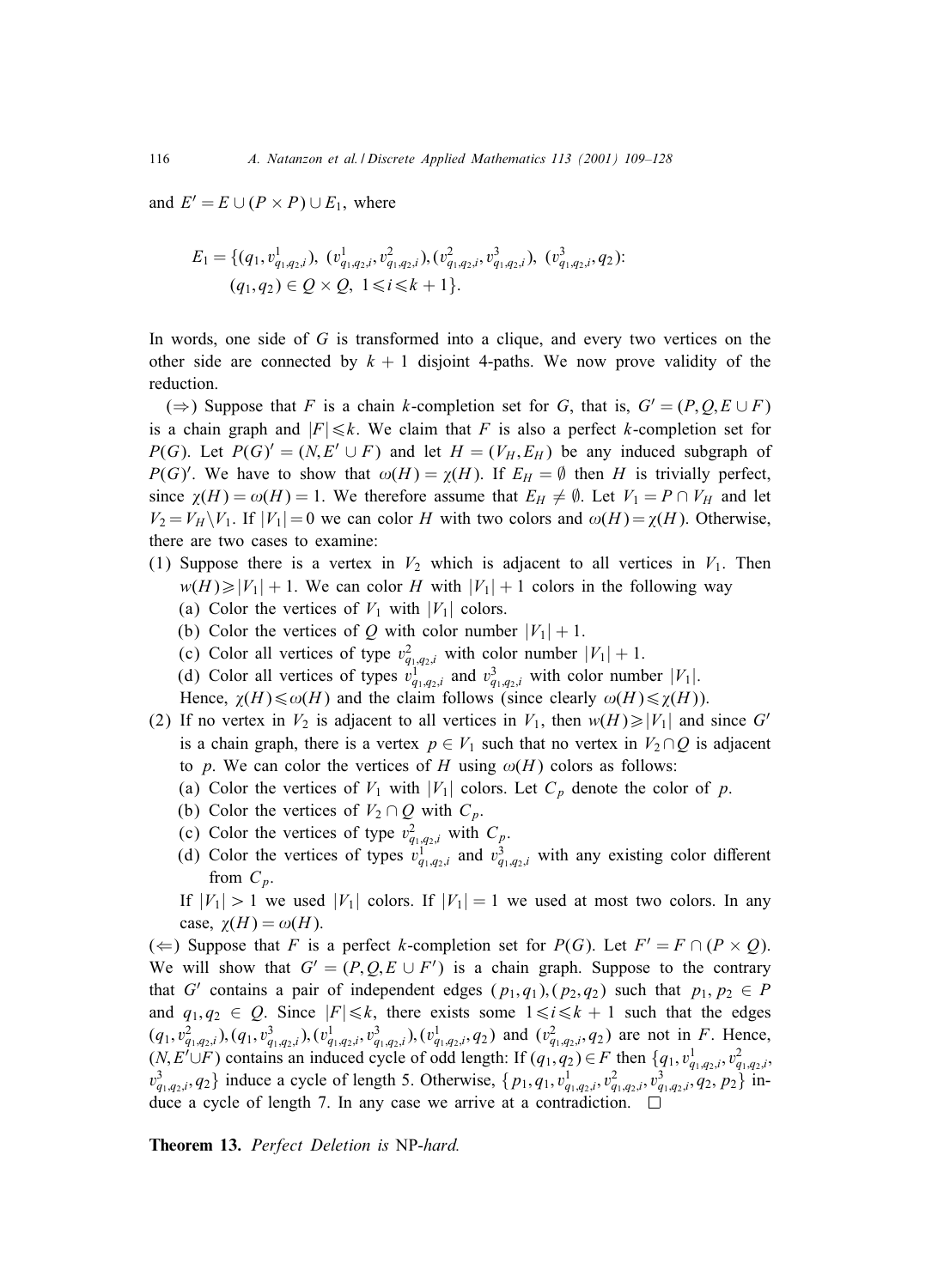**Proof.** Lovász's Perfect Graph Theorem [27]: states that the complement of a perfect graph is perfect. Hence, the theorem follows from Theorem 12 and Proposition 7.  $\Box$ 

**Theorem 14.** *Perfect Editing is* NP-*hard.*

**Proof.** Reduction from Chain Completion. Let  $\langle G=(P,Q,E), k \rangle$  be an instance of Chain Completion. We build the following instance  $\langle P(G) = (N, E'), k \rangle$  of Perfect Editing: Define  $N = P \cup Q \cup C \cup D$ , where

$$
C = \{v_{q_1,q_2,i}^1, v_{q_1,q_2,i}^2, v_{q_1,q_2,i}^3: (q_1, q_2) \in Q \times Q, 1 \le i \le k+1\},\
$$
  

$$
D = \{w_{p,q,i}^1, w_{p,q,i}^2, w_{p,q,i}^3: (p,q) \in (P \times P) \cup E, 1 \le i \le k+1\}
$$

and  $E' = E \cup (P \times P) \cup E_1 \cup E_2$ , where

$$
E_1 = \{ (q_1, v_{q_1, q_2, i}^1), (v_{q_1, q_2, i}^1, v_{q_1, q_2, i}^2), (v_{q_1, q_2, i}^2, v_{q_1, q_2, i}^3), (v_{q_1, q_2, i}^3, q_2);
$$
  

$$
(q_1, q_2) \in Q \times Q, 1 \le i \le k+1 \},\
$$

$$
E_2 = \{ (p, w_{p,q,i}^1), (q, w_{p,q,i}^1), (p, w_{p,q,i}^2), (w_{p,q,i}^2, w_{p,q,i}^3), (w_{p,q,i}^3, q) : (p,q) \in E \cup (P \times P), 1 \le i \le k+1 \}.
$$

The reduction is similar to that of Theorem 12. The additional edges of  $E_2$  "protect" the edges in  $E \cup (P \times P)$  and prevent their removal. We now show validity of the reduction.

 $(\Rightarrow)$  Let F be a chain k-completion set for G. We claim that F is also a perfect k-editing set for  $P(G)$ . The proof is similar to the one in Theorem 12, and we shall use the same notation. We show below how to color the vertices of  $D$  in the two examined cases of that proof:

- (1) We color all vertices of type  $w_{p',q',i}^2$  with the color of q', and all vertices of type  $w_{p',q',i}^3$  with the color of p'. (If  $p' \notin V_H$  or  $q' \notin V_H$  we use any existing legal color.) Finally, we color all vertices of type  $w_{p',q',i}^{\perp}$  with a color different than those assigned to p' and q'. If  $|V_1| \ge 2$  then we used  $|V_1| + 1 \le \omega(H)$  colors. Otherwise, we used either 2 or 3 colors, and in any case at most  $\omega(H)$  colors.
- (2) We color all vertices of type  $w_{p',q',i}^2$  with the color of q'. We color all vertices of type  $w_{p',q',i}^3$  with the color of p'. Note, that this coloring is legal since for every  $(p', q') \in E \cup (P \times P)$  the colors of p' and q' are different. This follows from the observation that p is not connected in H to any vertex in  $V_2 \cap Q$ . Finally, we color all vertices of type  $w_{p',q',i}^{\perp}$  with a color different than those assigned to  $p'$ and  $q'$ .

(  $\Leftarrow$  ) Let *F* be a perfect *k*-editing set for *P*(*G*), and let *P*(*G*)'=(*N*,*E*'∆*F*). Since |*F*| ≤ *k*, we must have  $F \cap (E \cup (P \times P)) = \emptyset$ , as otherwise,  $P(G)'$  would contain an induced cycle of length 5 of the form  $\{p, w_{p,q,i}^1, q, w_{p,q,i}^3, w_{p,q,i}^2\}$ , where  $(p,q) \in E \cup (P \times P)$ .

Let  $F' = F \cap (P \times Q)$ . By the above argument,  $F' \subseteq (P \times Q) \setminus E$ . We claim that  $F'$  is a k-completion set for G. Suppose to the contrary that  $(P, Q, E \cup F')$  contains a pair of independent edges  $(p_1, q_1)$ ,  $(p_2, q_2)$ , where  $p_1, p_2 \in P$  and  $q_1, q_2 \in Q$ . Since  $|F| \le k$ , there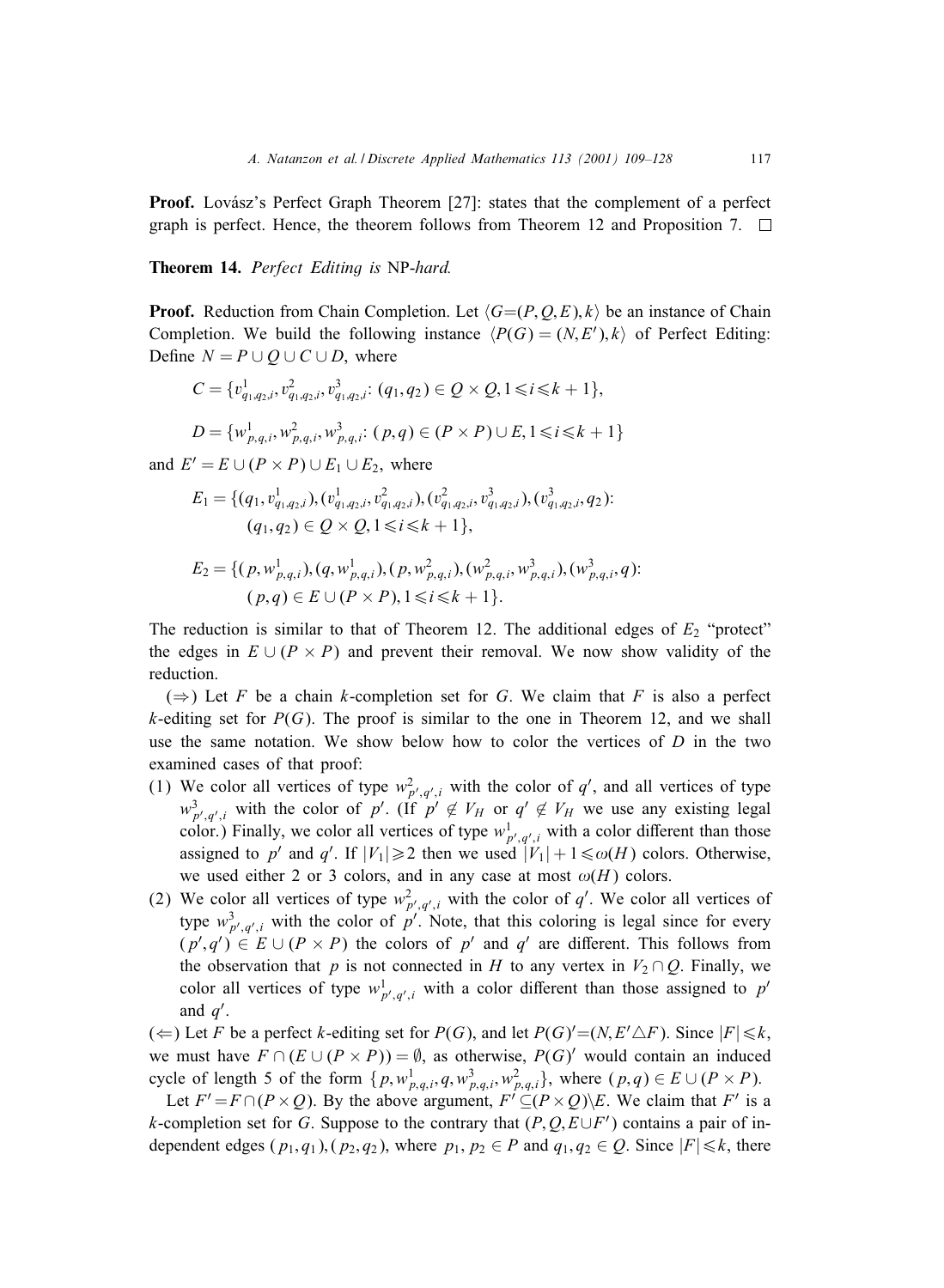exists some  $1 \le i \le k + 1$  such that the edges  $(q_1, v_{q_1, q_2, i}^1)$ ,  $(v_{q_1, q_2, i}^1, v_{q_1, q_2, i}^2, v_{q_1, q_2, i}^3)$ ,  $(v_{q_1,q_2,i}^3, q_2)$ ,  $(q_1, v_{q_1,q_2,i}^2)$ ,  $(q_1, v_{q_1,q_2,i}^3)$ ,  $(v_{q_1,q_2,i}^1, v_{q_1,q_2,i}^3)$ ,  $(v_{q_1,q_2,i}^1, q_2)$  and  $(v_{q_1,q_2,i}^2, q_2)$  are not in F. Hence,  $P(G)$  contains an induced cycle of odd length: If  $(q_1, q_2) \in F$  then  $\{q_1, v_{q_1,q_2,i}^1, v_{q_1,q_2,i}^2, v_{q_1,q_2,i}^3, q_2\}$  induce a cycle of length 5. Otherwise,  $\{p_1, q_1, v_{q_1,q_2,i}^1, v_{q_1,q_2,i}^2, w_{q_1,q_2,i}^2, w_{q_1,q_2,i}^2, w_{q_1,q_2,i}^2, w_{q_1,q_2,i}^2, w_{q_1,q_2,i}^2, w_{q_1,q_2,i}^2, w_{q_1,q_2,i}^2, w$  $v_{q_1,q_2,i}^2$ ,  $v_{q_1,q_2,i}^3$ ,  $q_2$ ,  $p_2$ } induce a cycle of length 7. In any case we arrive at a contradiction.  $\square$ 

## *3.3. Chordal graphs*

A graph is called *chordal* if it contains no induced cycle of length greater than 3 (cf. [35,37]). We show in this section that Chordal Deletion is NP-complete.

#### **Theorem 15.** *Chordal Deletion is* NP-*complete.*

**Proof.** The problem is in NP since chordal graphs can be recognized in linear time [37]. We prove NP-hardness by reduction from Chain Deletion. Let  $\langle G = (P, Q, E), k \rangle$  be an instance of Chain Deletion. Build the following instance  $\langle C(G) = (V', E'), k \rangle$  of Chordal Deletion: Define  $V' = P \cup Q \cup V_P \cup V_Q$ , where  $V_P = \{v_1, \ldots, v_k\}$  and  $V_Q = \{v_{k+1}, \ldots, v_{2k}\}.$ Define  $E' = E \cup (P \times P) \cup (Q \times Q) \cup (P \times V_P) \cup (Q \times V_Q)$ . We show that the Chordal Deletion instance has a solution, if and only if, the Chain Deletion instance has a solution.

( $\Rightarrow$ ) Suppose that F is a chain k-deletion set. We claim that F is also a chordal k-deletion set. Let  $H = (V', E' \backslash F)$ . Suppose to the contrary that H is not chordal, and let C be an induced cycle of length greater than 3 in H. If C contains any vertex  $v \in V_P$ then the two neighbors of v on C are vertices from  $P$ , a contradiction. The same holds for  $V_O$ . Hence,  $V(C) \cap V_P = V(C) \cap V_O = \emptyset$ . Since P and Q are cliques, C must be of the form  $\{p_1, p_2, q_1, q_2\}$ , where  $p_1, p_2 \in P$  and  $q_1, q_2 \in Q$ . But then  $(p_1, q_2)$  and  $(p_2, q_1)$  are independent edges in the chain graph  $(P, Q, E \backslash F)$ , a contradiction.

(←) Suppose that F is a chordal k-deletion set. We shall prove that  $F \cap E$  is a chain k-deletion set. Let  $G' = (P, Q, E\backslash F)$ . If G' is not a chain graph then it contains a pair of independent edges  $(p_1, q_1)$ ,  $(p_2, q_2)$ , where  $p_1, p_2 \in P$  and  $q_1, q_2 \in Q$ . In  $C(G)$ ,  $p_1, p_2$ and also  $q_1, q_2$  were connected by an edge and k edge-disjoint paths of length 2. Hence, each pair is still connected by a path of length at most 2 in  $H = (V', E' \setminus F)$ . Thus,  $p_1, q_1, q_2$  and  $p_2$  are on an induced cycle of length at least 4 in H, a contradiction.  $\Box$ 

#### **Corollary 16.** *Co-Chordal Completion is* NP-*complete.*

#### *3.4. Split graphs*

A graph G is called a *split graph* if there is a partition  $(K, I)$  of its vertex set, so that K induces a clique and I induces an independent set (cf.  $[16]$ ). We prove that Split Deletion is NP-complete. Since the complement of a split graph is a split graph, this result implies that Split Completion is also NP-complete.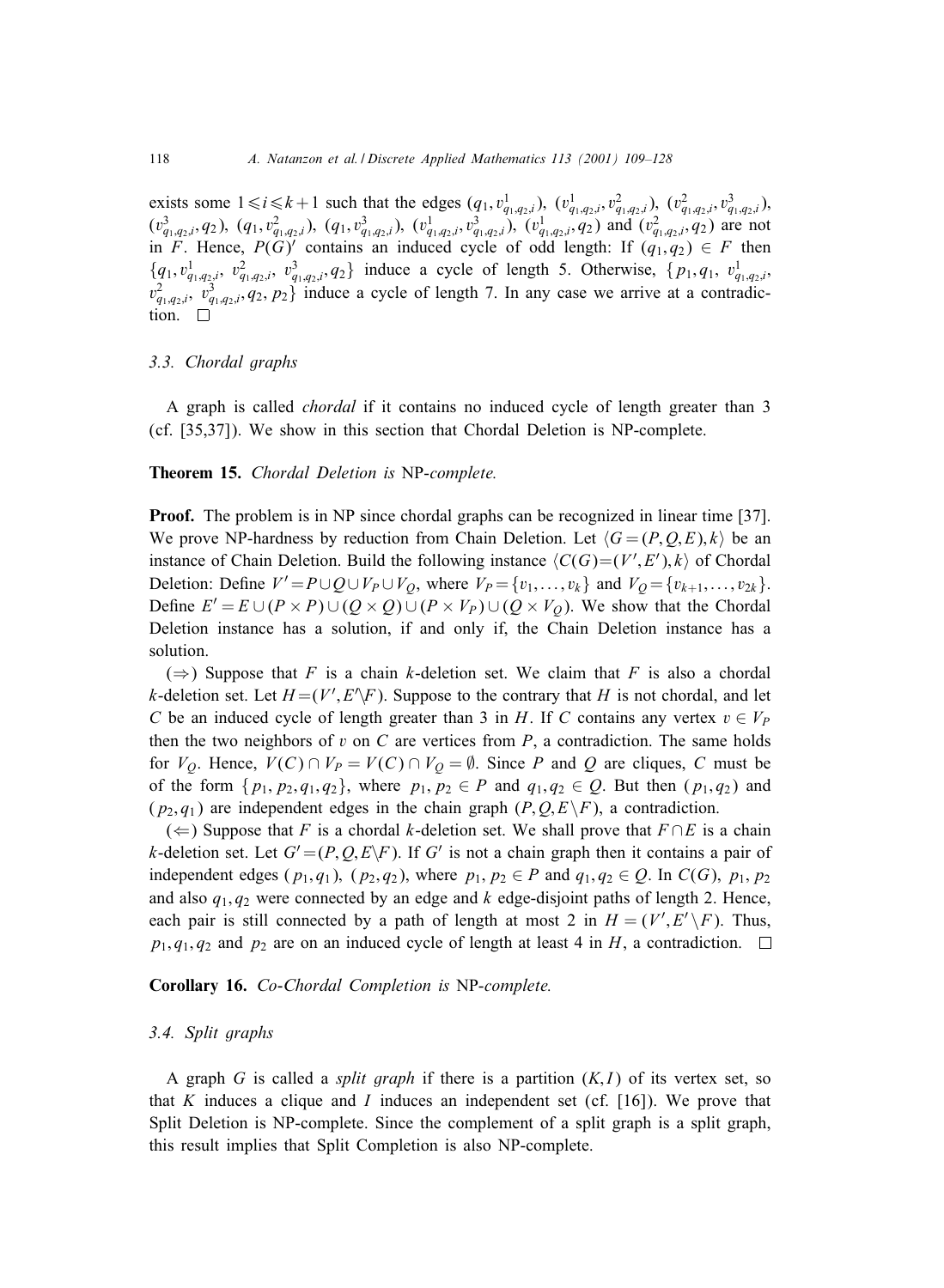**Theorem 17.** *Split Deletion is* NP-*complete.*

**Proof.** Membership in NP is trivial. We prove NP-hardness by reduction from CLIQUE. Let  $\langle G = (V, E), k \rangle$  be an instance of CLIQUE. Build the following instance  $\langle G' \rangle$  $(V', E'), k_2 = n^2(n - k + 1) - 1$  of Split Deletion: Define  $V' = V \cup W$ , where  $W =$  $\{w_1,\ldots,w_{n^2+1}\}\$ , and define  $E'=E\cup (V\times W)$ .

If G has a clique K of size at least k, then denote  $K' = K \cup \{w_1\}$  and partition V' into  $(K', V' \backslash K')$ . The number of edges that should be deleted from  $G'$  so that it becomes a split graph with respect to this partition is at most  $n^2(n-k)+(n-k)(n-k+1)$ .

On the other hand, suppose that  $G'$  has a  $k_2$ -deletion set, resulting in a split partition  $(K, I)$ . If  $|K \cap V| < k$  then at least  $n^2(n - (k - 1)) > k_2$  edges in  $(V \setminus K) \times (W \setminus K)$ should have been deleted from G', a contradiction.

**Corollary 18.** *Split Completion is* NP-*complete.*

# *3.5. AT-free graphs*

An *asteroidal triple* is a set of three independent vertices such that there is a path between every two of them which avoids the neighborhood of the third vertex. G is called *asteroidal triple free*, or *AT-free*, if G contains no asteroidal triple [10]. Several families of graphs are asteroidal triple free, e.g., interval and co-comparability graphs. We prove in this section that AT-free Deletion is NP-complete.

#### **Theorem 19.** *AT-free Deletion is* NP-*complete.*

**Proof.** The problem is clearly in NP. The hardness proof is by reduction from Chain Deletion. Let  $\langle G = (U, V, E), k \rangle$  be an instance of Chain Deletion. Build the following instance  $\langle A(G) = (V', E'), k \rangle$  of AT-free Deletion: Define

$$
V' = U \cup V \cup V_q \cup V_w \cup V_z,
$$
  
\n
$$
V_q = \{q_1, ..., q_k\}, \qquad V_w = \{w_1, ..., w_{k+1}\}, \qquad V_z = \{z_1, ..., z_{k+1}\},
$$
  
\n
$$
E' = E \cup (U \times U) \cup (U \times V_q) \cup (U \times V_w) \cup ((V_w \cup V_z) \times (V_w \cup V_z)).
$$

We now prove validity of the reduction.

( $\Rightarrow$ ) Let F be a chain k-deletion set. We claim that F is also an AT-free k-deletion set. Let  $G' = (U, V, E \backslash F)$  and let  $A(G)' = (V', E' \backslash F)$ . Suppose to the contrary that  $S = \{x, y, z\}$  is an asteroidal triple in  $A(G)'$ . We observe the following:

- U and  $V_w \cup V_z$  remain cliques in  $A(G)'$ . Therefore, S contains at most one vertex from U and at most one vertex from  $V_w \cup V_z$ .
- For any two vertices  $x, y \in V_q$ ,  $N(x) = N(y)$ . Therefore, S contains at most one vertex from  $V_q$ .
- Since G' is a chain graph, for every  $x, y \in V$ ,  $N(x) \subseteq N(y)$  or  $N(y) \subseteq N(x)$ . Therefore  $S$  contains at most one vertex from  $V$ .
- If S contains a vertex  $u \in V_w$  then S cannot contain a vertex  $v \in V_q$  since  $N(v) \subseteq N(u)$ .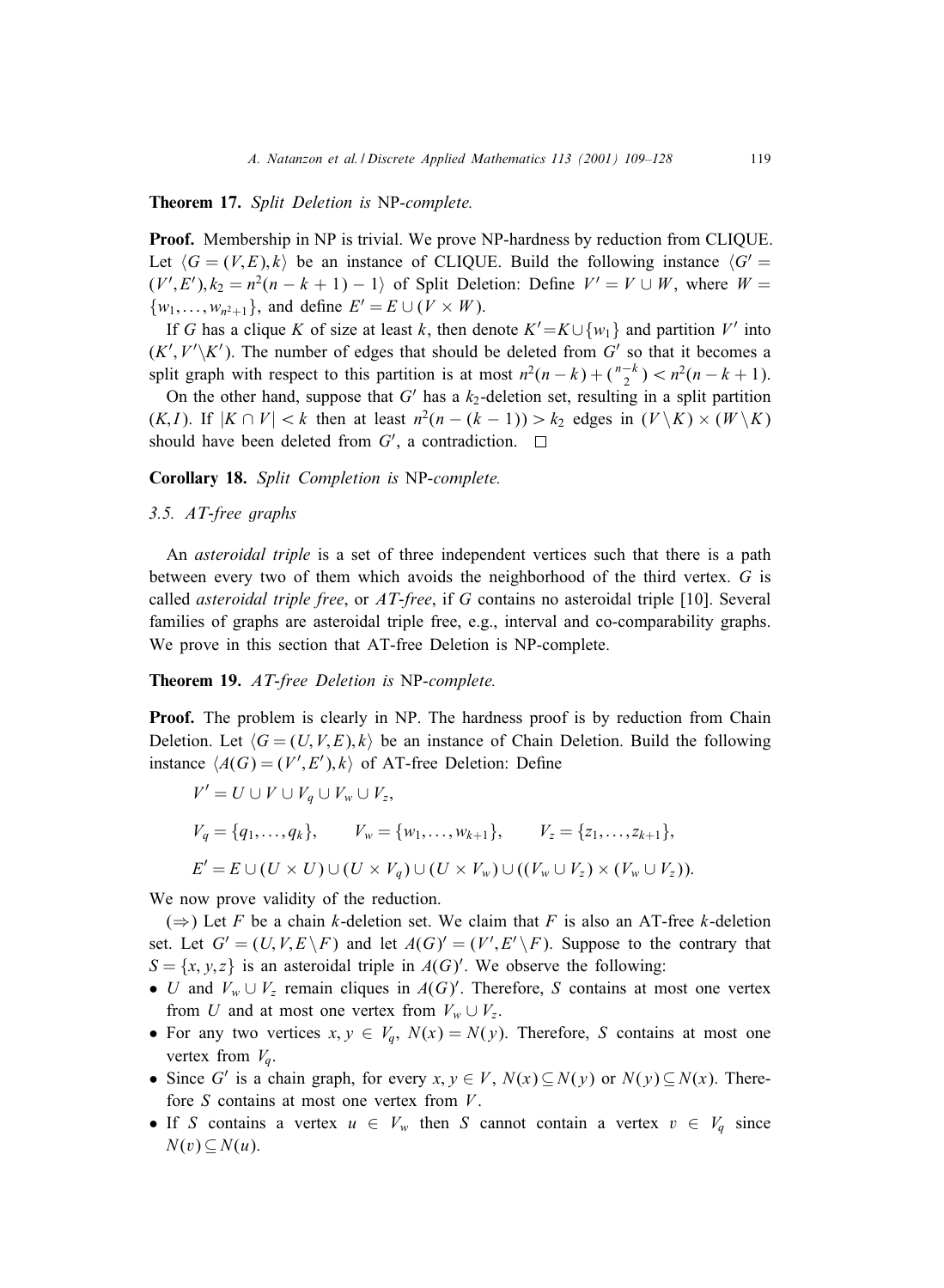- If  $S \cap V \neq \emptyset$  then  $S \cap U = \emptyset$ , since every path from a vertex in V to a vertex in  $V'\VV$  intersects the closed neighborhood of every vertex in U.
- If S contains a vertex  $v \in V_q \cup V_w$  then  $U \subseteq N(v)$ . Therefore,  $S \cap U = \emptyset$  in this case. These observations imply that  $S \cap U = \emptyset$ , since otherwise S could not contain any vertex from V or from  $V_q \cup V_w$ , and would have therefore at most two vertices (one from U and one from  $V_z$ ), a contradiction.

The only remaining possibility is that S contains a vertex from V, a vertex from  $V_q$ and a vertex from  $V_z$ , but every path from a vertex in  $V_z$  to a vertex in V intersects U, and hence, intersects the neighborhood of every vertex in  $V_q$ , a contradiction.

(←) Let F be an AT-free k-deletion set. We show that  $F \cap E$  is a chain k-deletion set. Let  $G' = (U, V, E \backslash F)$  and let  $A(G)' = (V', E' \backslash F)$ . Suppose to the contrary that  $G'$ is not a chain graph. Thus, G' contains two independent edges  $(u_1, v_1), (u_2, v_2)$  where  $u_1, u_2 \in U$  and  $v_1, v_2 \in V$ . We shall prove that there is a vertex  $z \in V_z$  such that  $\{v_1, v_2, z\}$  is an asteroidal triple in  $A(G)'$ .

In  $A(G)$ , every vertex of U was adjacent to all  $k + 1$  vertices of  $V_w$ . Hence, there exist  $w_1, w_2 \in V_w$ ,  $w_1 \neq w_2$ , such that  $(u_1, w_1) \in E' \backslash F$  and  $(u_2, w_2) \in E' \backslash F$ . Similarly, there exists a vertex  $z \in V_z$  such that  $(w_1, z), (w_2, z) \in E' \backslash F$ .

 $\{v_1, v_2, z\}$  is an asteroidal triple since:

- (1)  $\{z, w_1, u_1, v_1\}$  is a path from z to  $v_1$  avoiding the neighborhood of  $v_2$ .
- (2)  $\{z, w_2, u_2, v_2\}$  is a path from z to  $v_2$  avoiding the neighborhood of  $v_1$ .
- (3) If  $(u_1, u_2) \in E' \backslash F$  then  $\{v_1, u_1, u_2, v_2\}$  is a path from  $v_1$  to  $v_2$  avoiding the neighborhood of z. Otherwise, there exists a vertex  $q \in V_q$  such that  $(u_1, q), (u_2, q) \in E' \backslash F$ . Thus,  $\{v_1, u_1, q, u_2, v_2\}$  is a path from  $v_1$  to  $v_2$  avoiding the neighborhood of z.

Hence, we arrive at a contradiction, implying that G' is a chain graph.  $\Box$ 

# *3.6. Comparability graphs*

A graph is called a *comparability* graph if it has a transitive orientation of its edges, that is, an orientation F for which  $(a, b), (b, c) \in F$  implies  $(a, c) \in F$  (cf. [16]). We show below that Comparability Editing is NP-complete. We also prove that it is NP-hard to approximate comparability modification problems to within a factor of 18/17.

# **Theorem 20.** *Comparability Editing is* NP-*complete.*

**Proof.** Membership in NP is trivial. The hardness proof is by reduction from MAX-CUT. Given a MAX-CUT instance  $\langle G = (V, E), k \rangle$  we build a Comparability Editing instance  $\langle C(G) = (N, E'), k_2 = |E| - k \rangle$  as follows: Define  $N = V \cup \{e_{u,v}^1, e_{u,v}^2 : (u, v) \in E\}$  $\cup W$ , where  $W = \{w_i^v : v \in V, 1 \le i \le 2k_2 + 1\}$ . Also define  $E' = E_1 \cup E_2$ , where

$$
E_1 = \{(v, w_i^v): v \in V, w_i^v \in W\},
$$
  
\n
$$
E_2 = \{(v, e_{v, w}^1), (e_{v, w}^1, e_{v, w}^2), (e_{v, w}^2, w): (v, w) \in E\}.
$$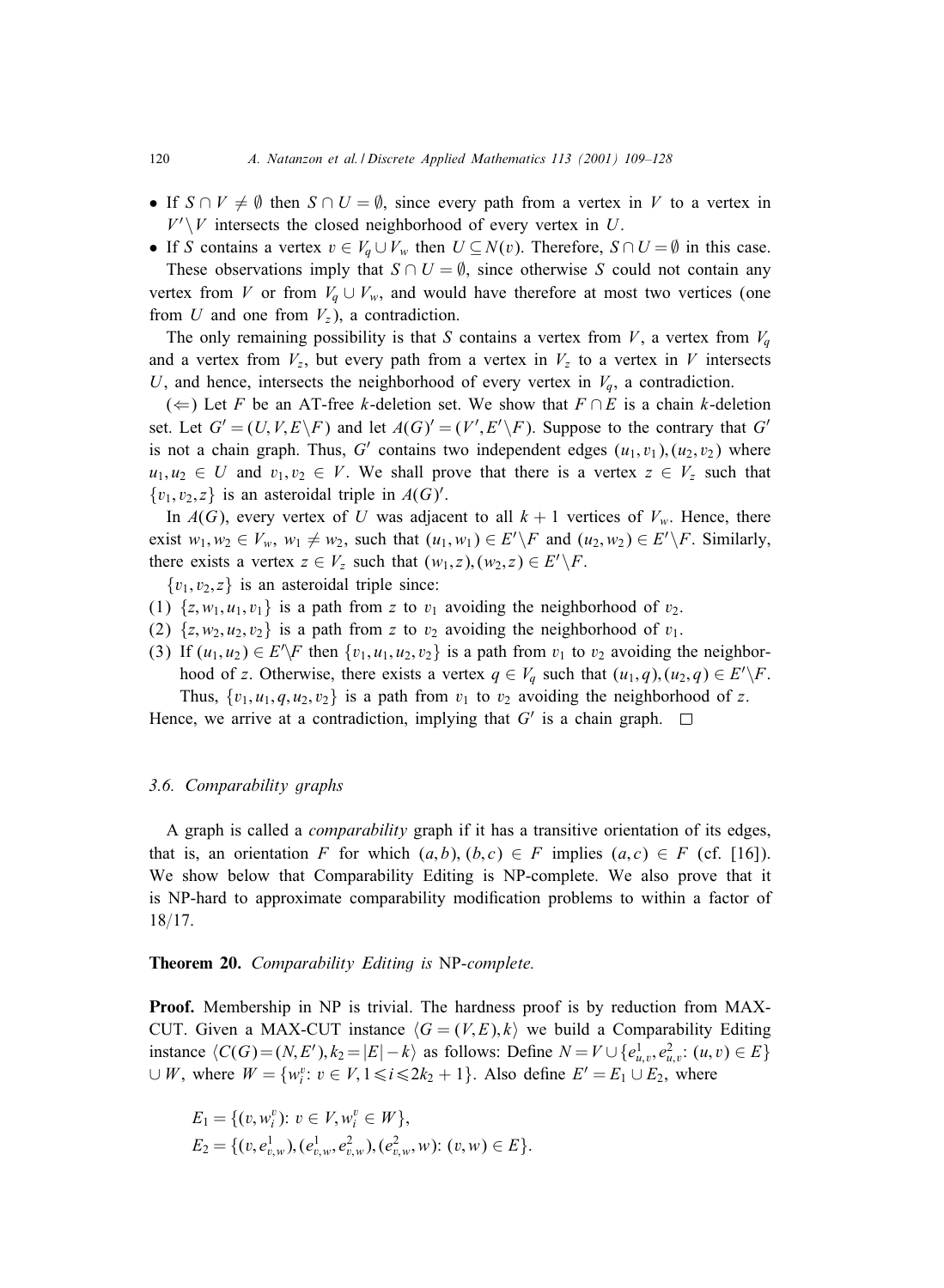(for each  $(v, w) \in E$  the choice of which vertex to connect to  $e_{v,w}^{\perp}$  is arbitrary). In words, we attach  $2k_2 + 1$  private neighbors to each original vertex, and replace each edge by a path of length three. The validity proof follows.

(⇒) Suppose that  $(V_1, V_2)$  is a cut of weight at least k in G, i.e.,  $|E ∩ (V_1 × V_2)| \ge k$ . For each non-cut edge  $e = (v, w) \in ((V_1 \times V_1) \cup (V_2 \times V_2)) \cap E$  we remove the edge  $(e_{v,w}^1, e_{v,w}^2)$  from its corresponding path in  $C(G)$ . In total, we remove at most  $k_2$  edges. We now give a transitive orientation to the resulting graph, thus proving that it is a comparability graph: Orient each edge incident on  $v \in V_1$  out of v, and each edge incident on  $w \in V_2$  into w. For each edge  $(v, w) \in (V_1 \times V_2) \cap E$ , orient  $(e_{v,w}^1, e_{v,w}^2)$ from  $e_{v,w}^2$  to  $e_{v,w}^1$ .

(←) Suppose that F is a comparability  $k_2$ -editing set, and let  $H = (N, E' \triangle F)$  be the modified comparability graph. Let R be a transitive orientation of  $H$ . For each vertex  $v \in V$  its private neighbors in  $N(v) \cap W$  ensure that either all edges incident on v are directed in R into v, or they are all directed out of v. (This is true since the number of private neighbors implies that at least one such neighbor  $a$  of  $v$  must remain adjacent to v only in the modified graph, and an orientation of the edge  $(a, v)$  forces the orientation of all other edges.) Define a partition ( $V_1, V_2$ ) of V, in which  $v \in V_1$  if and only if all edges incident on  $v$  are directed into  $v$ . We shall prove that the weight of this cut is at least k. Since we modified at most  $|E| - k$  edges, there are at least k paths in H of the form  $\{v, e_{v,w}^1, e_{v,w}^2, w\}$ , for some  $(v, w) \in E$ , such that no edge in  $F$  has both its endpoints in any of those paths. For each such path, its corresponding edge in G must be across the cut, as otherwise R could not have been transitive.  $\square$ 

#### **Corollary 21.** *Co-Comparability Editing is* NP-*complete.*

We now prove that approximating Comparability Editing with ratio  $18/17$  is NP-hard, by showinga relation between the approximability of Comparability Editingand the approximability of MAX-CUT.

**Lemma 22.** *If Comparability Editing can be approximated in polynomial time with ratio*  $1 + \theta$  ( $\theta < 1$ ) *then MAX-CUT can be approximated in polynomial time with ratio*  $1/(1 - \theta)$ .

**Proof.** Suppose there is a  $(1+\theta)$ -approximation algorithm A for Comparability Editing, for some  $\theta$  < 1. To find an approximation for MAX-CUT on an input graph  $G=(V, E)$ do the following: First, apply to G the reduction of Theorem 20 with  $k = 0$ , and obtain the graph  $C(G) = (N, E')$ . Second, apply algorithm A to  $C(G)$  and obtain a modified comparability graph  $C(G)'$ . Finally, compute a cut of G as shown below.

Let  $m = |E|$ . Let F be a transitive orientation of  $C(G)'$ . For each vertex  $v \in V$  its private neighbors in  $N(v) \cap W$  ensure that either all edges in F are oriented into v, or all are oriented out of v. This is true since w.l.o.g.  $|E(C(G)) \triangle E'| \le m$ .

Define a partition  $(V_1, V_2)$  of V, in which  $v \in V_1$ , if and only if, all edges incident on v are directed into v. It remains to show that this cut approximates the optimum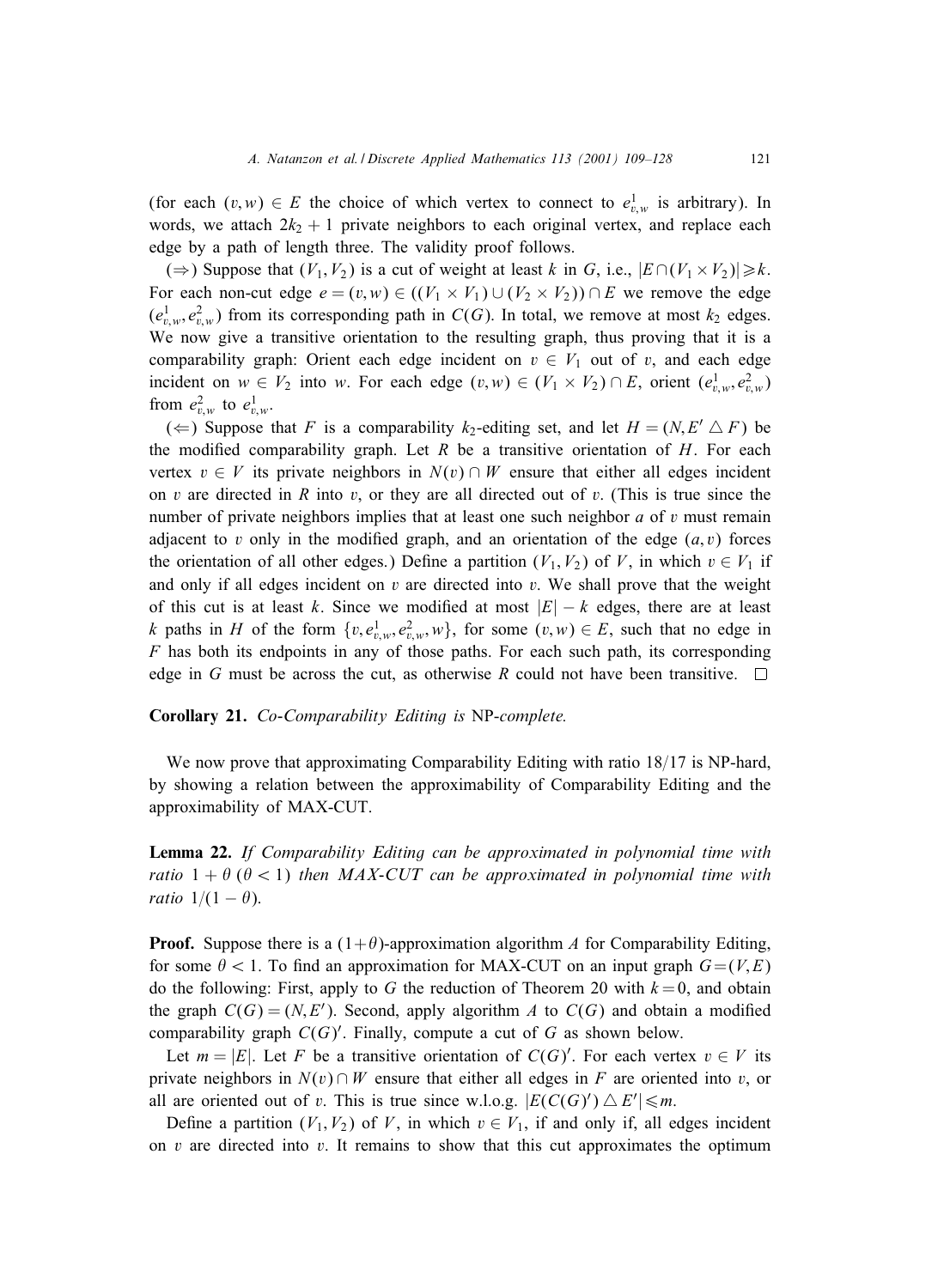solution with ratio  $1/(1 - \theta)$ . Let  $k^*$  be the weight of a maximum cut in G. Note, that  $k^* \ge m/2$  since every graph has a cut which at least half of its edges cross. By the proof of Theorem 20 there is an editing set for  $C(G)$  of size at most  $m - k^*$ , and therefore  $|E(C(G)') \triangle E'| \leq (1 + \theta)(m - k^*)$ . Thus, by the proof of Theorem 20 the weight of the cut  $(V_1, V_2)$  is at least

$$
m - (1 + \theta)(m - k^*) = k^*(1 + \theta) - m\theta \ge k^*(1 + \theta) - 2k^*\theta = k^*(1 - \theta). \qquad \Box
$$

**Corollary 23.** *I t is* NP-*hard to approximate Comparability Editing to within a factor* of 18/17.

**Proof.** In [22,38] it is shown that approximating MAX-CUT to within a factor of 17/16 is NP-hard. By Lemma 22 the claim follows.  $\square$ 

We comment that our reduction from MAX-CUT applies also to Comparability Completion and Comparability Deletion. Hence, it is also NP-hard to approximate the completion and deletion problems to within a factor of  $18/17$ .

# **4. Positive results on bounded degree graphs**

# *4.1. An approximation algorithm for deletion and editing problems*

We present below a constant factor approximation algorithm for edge deletion and editing problems on bounded degree graphs. The result applies to any hereditary graph family which can be characterized by a finite set of forbidden induced subgraphs. Examples of such families include cographs, claw-free graphs and numerous others (cf. [7, Chapter 7:1]). An analogous result for vertex deletion problems was given by Yannakakis and Lund [28].

Let  $\Pi$  be a hereditary graph property that can be characterized by a finite set  ${\mathscr F}$  of forbidden induced subgraphs. Let  $G = (V, E)$  be the input graph. We assume that each forbidden subgraph contains at most  $t$  vertices and that  $G$  has maximum degree  $d$ . We first handle the case in which no forbidden subgraph contains an isolated vertex. The approximation algorithm follows:

Algorithm APPROX $(G, \mathcal{F})$ :  $A \leftarrow \emptyset$ **While** =  $G_{V\setminus A}$  contains an induced subgraph H isomorphic to some  $F \in \mathscr{F}$ , **do**:  $A \leftarrow A \cup V(H)$ . Remove all edges  $\{(v, w) \in E: v \in A, w \in V\}$  from G.

The algorithm is clearly polynomial since finding a forbidden induced subgraph with at most t vertices can be done in  $O(n^{t})$  time, where testing isomorphism is done in  $O(t!) = O(1)$  time.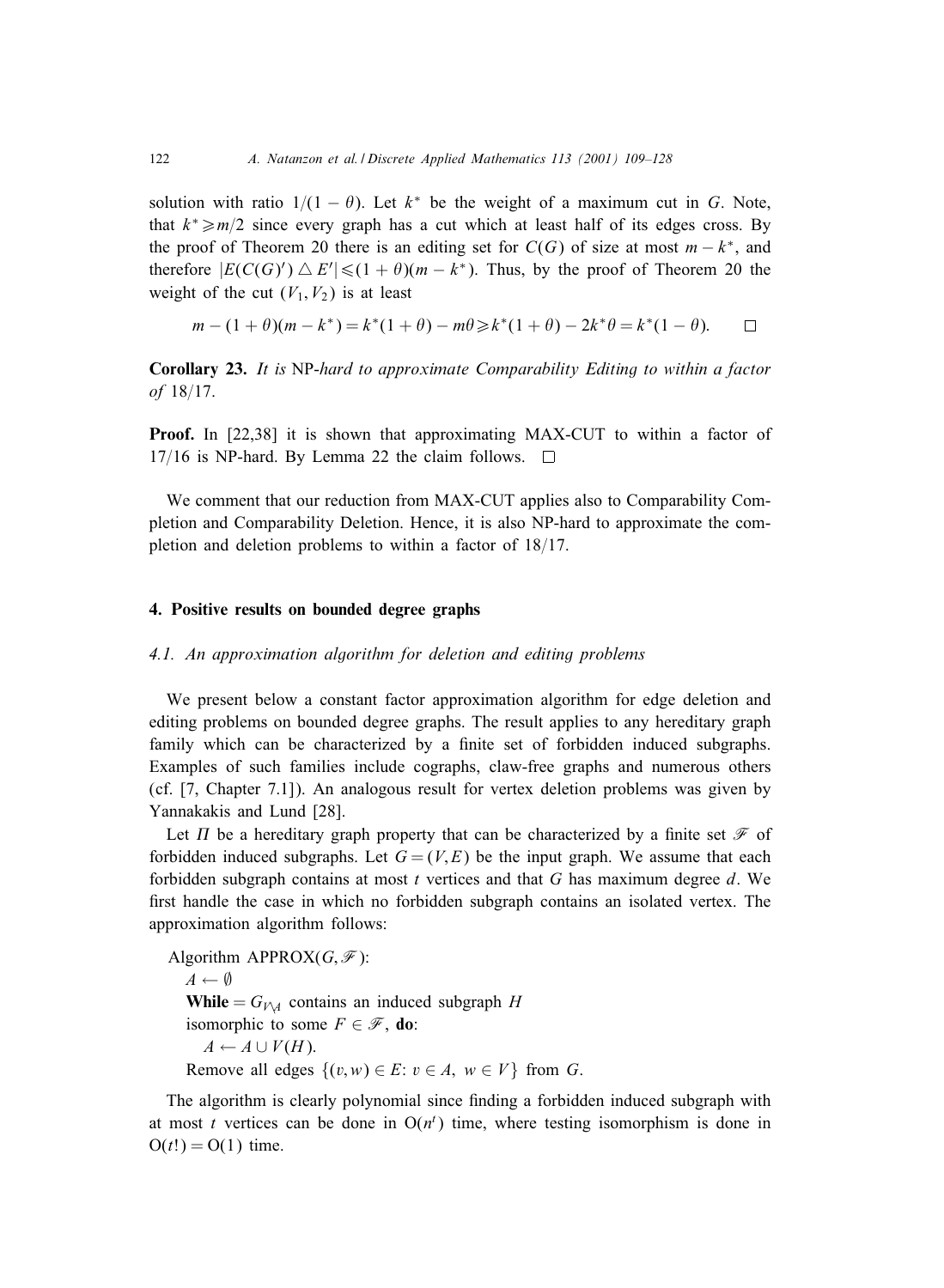**Theorem 24.** The algorithm approximates both  $\Pi$ -Deletion and  $\Pi$ -Editing to within *a factor of* td.

**Proof.** *Correctness*: After the 'while' loop is completed,  $G_{V\setminus A}$  contains no forbidden induced subgraph. After the edge removal step is completed, all vertices in A become isolated. Since no forbidden induced subgraph contains an isolated vertex, at the end of the algorithm  $G$  satisfies  $\Pi$ .

*Approximation ratio*: Let F be an optimum solution of size k. For any forbidden induced subgraph  $H$  found by the algorithm,  $F$  must contain an edge with both endpoints in H. Hence, at the end of the algorithm  $|A| \leq k t$ , and at most ktd edges are deleted from  $G.$   $\Box$ 

Now suppose that  $\mathcal F$  contains graphs with isolated vertices, but no forbidden subgraph is an independent set. For a graph  $F$  denote by  $T(F)$  the subgraph obtained by removing all isolated vertices from F. In case  $n < 3t(d + 1)$ , we can solve the deletion and editing problems exactly in constant time by exhaustive search. Otherwise, we define a new set of forbidden induced subgraphs  $\mathcal{F}' = \{T(F): F \in \mathcal{F}\}\.$  We then apply algorithm APPROX( $G, \mathcal{F}'$ ). The resulting graph clearly satisfies  $\Pi$ , since no  $F \in \mathcal{F}$  is an independent set. We analyze below the approximation ratio achieved by the algorithm.

# **Theorem 25.** The algorithm approximates  $\Pi$ -Deletion to within a factor of td.

**Proof.** We claim that for any  $F \in \mathcal{F}$  and for any d-degree bounded graph G with at least  $3t(d + 1)$  vertices, either G contains an induced copy of F, or G contains no induced copy of  $T(F)$ . Suppose that H is an induced copy of  $T(F)$  in G, and  $T(F) \neq$ F. Let  $S \subseteq V\backslash V(H)$  denote the set of vertices which are not adjacent to any vertex of H. Since  $|V(H)| \le t-1$ ,  $|S| \ge n-(t-1)(d+1) > 2t(d+1)$ . Since  $G_S$  has degree bounded by d, it contains an independent set of size at least  $2t(d+1)/(d+1) > t$ . Let S' be any independent subset of S of size  $|V(F)|-|V(T(F))|$ . Then the vertices in  $V(H) \cup S'$ induce a copy of  $F$ . This completes the proof of the claim. The approximation ratio now follows from the same arguments as in the proof of Theorem 24.  $\Box$ 

To prove the same result for  $\Pi$ -Editing we need the following lemma:

**Lemma 26.** *A graph with a maximum independent set of size l has least*  $(n - l)$ .  $(n - 2l)/2l$  *edges.* 

**Proof.** Let  $G = (V, E)$  be a graph, and let S be a maximum independent set of G,  $|S| \le l$ . Necessarily, each vertex in  $V \setminus S$  is adjacent to some vertex in S. Therefore, there are at least  $n-l$  edges between S and  $V\backslash S$ . The induced subgraph  $G_{V\backslash S}$  satisfies the same property. By induction, the number of edges in  $G$  is at least

$$
\sum_{r=1}^{\lfloor n/l\rfloor} (n-rl) \geqslant l\left(\frac{\lfloor n/l\rfloor}{2}\right) \geqslant \frac{l(n/l-1)\cdot(n/l-2)}{2} = \frac{(n-l)\cdot(n-2l)}{2l}.\qquad \square
$$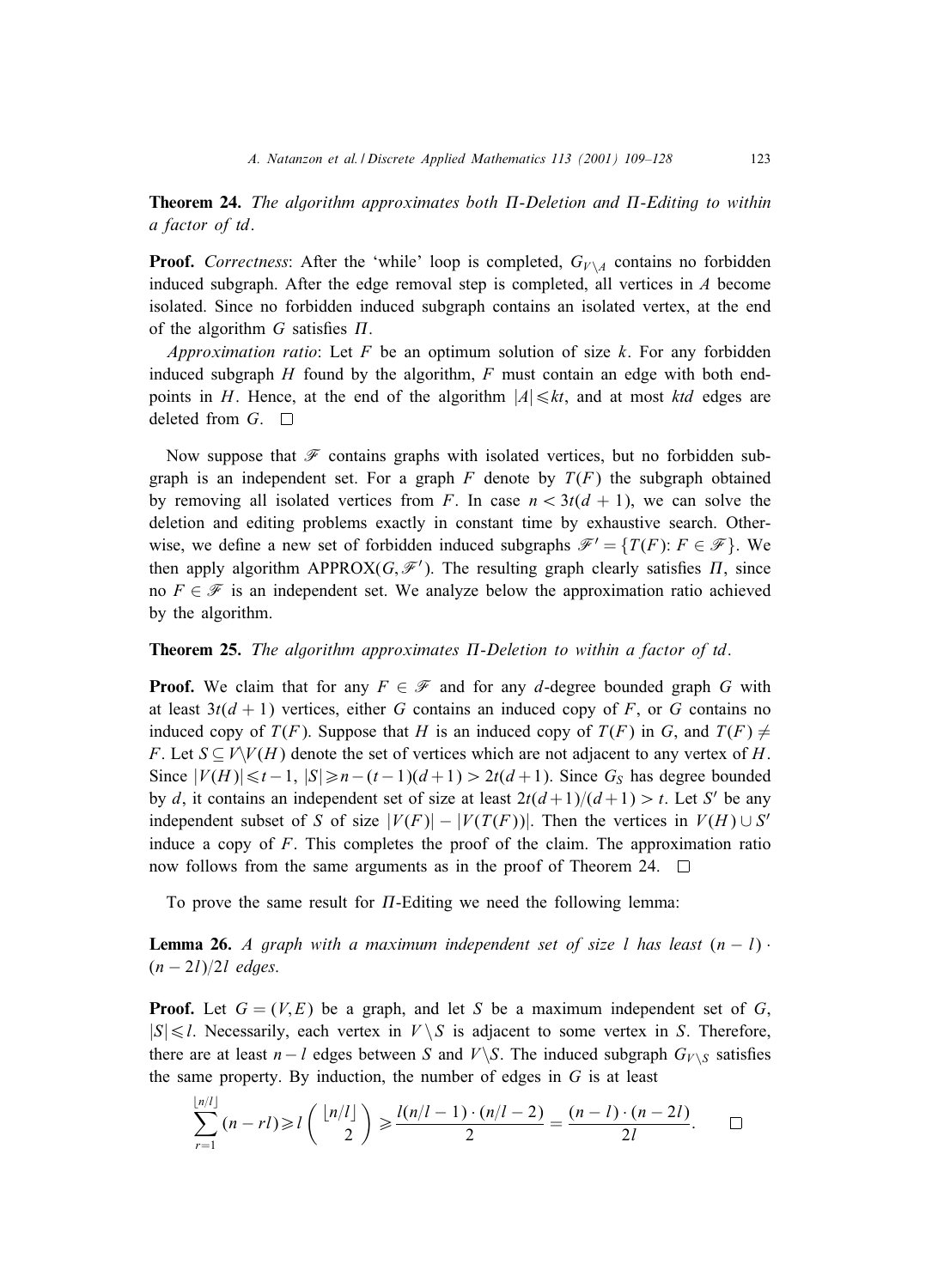# **Theorem 27.** The algorithm approximates  $\Pi$ -Editing to within a factor of td.

**Proof.** Let  $G^*$  be an optimally modified graph. If  $G^*$  contains no induced copy of any  $T(F) \in \mathcal{F}'$  then by Theorem 24 algorithm APPROX achieves an approximation ratio of td. Otherwise, let H be an induced copy in  $G^*$  of some  $T(F) \in \mathcal{F}'$ . We first show that the size of an optimum  $\Pi$ -editing set for G is least  $(n - t(d + 1))/2$ .

Let  $S \subset V \setminus V(H)$  denote the set of vertices which are not adjacent to any vertex of H. Since  $|V(H)| \le t - 1$ ,  $|S| \ge n - (t - 1)(d + 1) > n - t(d + 1) \ge 2t(d + 1)$ .

Since  $G^*$  contains  $T(F)$  but no induced copy of F and  $|V(F)|-|V(T(F))|\leq t-2$ , the size of a maximum independent set in  $G_S^*$  is at most max $\{t - 3, 1\} \le t - 2$ . By Lemma 26 we conclude that  $|E(G_S^*)| \geq (|S| - (t-2))(|S| - 2(t-2))/2(t-2)$ . But  $|E(G_S)| \leq |S|d/2$ . Hence,

$$
|E(G^*) \triangle E| \ge |E(G_5^*)| - \frac{|S|d}{2}
$$
  
> 
$$
\frac{(|S| - (t-2))(2(t-2)(d+1) - 2(t-2)) - d|S|(t-2)}{2(t-2)}
$$
  
= 
$$
\frac{2d(|S| - (t-2)) - d|S|}{2}
$$
  
> 
$$
\frac{d(|S| - 2t)}{2} > \frac{|S|}{2} > \frac{n - t(d+1)}{2}.
$$

As algorithm APPROX only removes edges, the size of the editing set it produces is at most  $|E| \leq d/2$ . Hence, the approximation ratio it achieves is at most

$$
\text{st } \frac{nd/2}{(n-t(d+1))/2} \le \frac{nd}{2n/3} = \frac{3d}{2} < td. \quad \Box
$$

The last remaining case is when  $\mathcal F$  contains an independent set as a forbidden induced subgraph. For the deletion problem, if  $n \leq (d + 1)t$  then it can be solved exactly in constant time by exhaustive search, and otherwise, it has no solution since a  $d$ -degree bounded graph with at least  $(d + 1)t$  vertices contains an independent set of size at least t.

We now handle the editing problem in this case. w.l.o.g.  $n \geq 3(t - 1)(d + 1)$ . Due to Ramsey's Theorem (cf. [6]), if  $\mathcal F$  contains also a clique as a forbidden induced subgraph, then the number of vertices in  $G$  is bounded by a constant, and we can solve the problem exactly in constant time. Otherwise, we obtain a  $3(t - 1)$ -approximation algorithm for the  $\Pi$ -Editing problem by simply transforming  $G$  into a clique. We prove this approximation ratio below.

# **Theorem 28.** *The algorithm approximates*  $\Pi$ -Editing to within a factor of 3(t – 1).

**Proof.** Let G be the input d-degree bounded graph. Let  $G^*$  be an optimally modified graph with maximum independent set of size at most  $t-1$ . By Lemma 26,  $G^*$  contains at least  $(n - (t - 1))(n - 2(t - 1))/2(t - 1)$  edges. Therefore,  $|E(G^*) \triangle E(G)| \ge (n (t-1)$ ) · $(n-2(t-1))/2(t-1)$  – nd/2. Since the approximation algorithm adds at most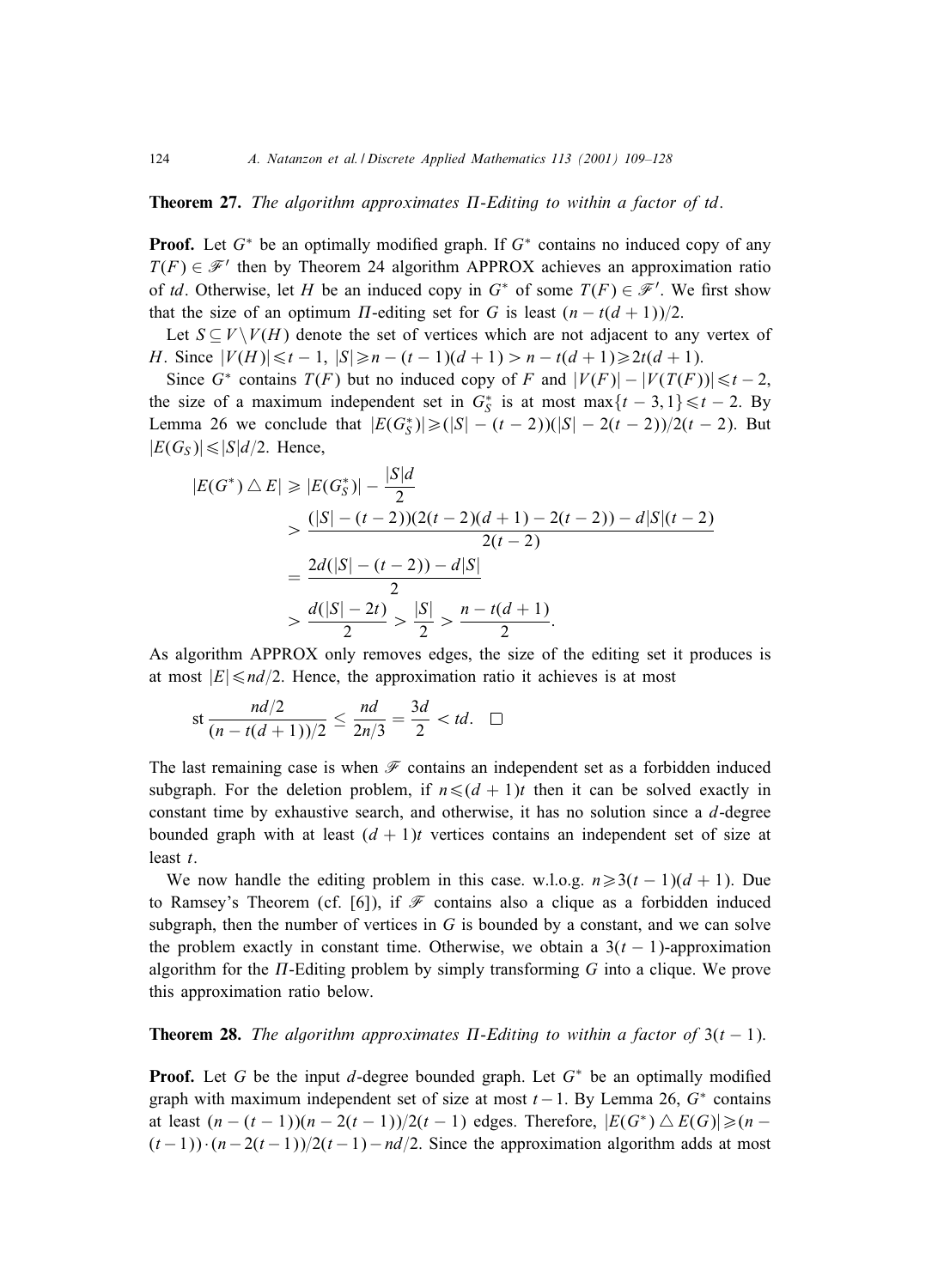$\binom{n}{2}$  edges, it achieves a ratio of at most

$$
r = \frac{n(n-1)(t-1)}{(n-(t-1))(n-2(t-1))-nd(t-1)}
$$
  
\$\leq \frac{n(n-1)(t-1)}{2n/3(n-(t-1))-nd(t-1)}\$  
\$\leq \frac{(n-1)(t-1)}{2/3(n-3/2(d+1)(t-1))} \leq \frac{(n-1)(t-1)}{n/3} < 3(t-1).

The algorithm computes a correct solution since by our assumption  $\mathcal F$  contains no clique as a forbidden induced subgraph.  $\Box$ 

The following theorem summarizes our results.

**Theorem 29.** For any graph property  $\Pi$  which is characterized by a finite set of for*bidden induced subgraphs*; *there is a polynomial time constant factor approximation* algorithm for the  $\Pi$ -Deletion and  $\Pi$ -Editing problems on bounded degree graphs.

# *4.2. Polynomial algorithms*

In the following we give polynomial algorithms for Chain Deletion and Editing, Split Deletion and Threshold Deletion and Editing when restricted to bounded degree graphs. These results are derived by observing that for these properties the search space becomes bounded when the problem is restricted to bounded degree graphs.

For the results concerning editing problems we need the following lemma.

**Lemma 30.** Let  $\Pi$  be a hereditary graph property such that if  $G = (V, E)$  satisfies  $\Pi$ *then*  $G_{V\setminus\{v\}}$  ∪ v satisfies  $\Pi$  for every  $v \in V$  (*i.e., the property remains satisfied if we*  $r$ emove all the edges incident on a vertex v). Then an optimum solution of  $\Pi$ -Editing *on a* d-*degree bounded graph produces a graph with degree bounded by* 2d.

**Proof.** The lemma follows by noting that it is never beneficial to add more than  $d$ edges incident on the same vertex, since one could instead make that vertex isolated by modifying fewer edges.  $\Box$ 

**Theorem 31.** *Chain Deletion and Chain Editing can be solved in polynomial time on bounded degree graphs*.

**Proof.** Let G be an input d-degree bounded graph. The proof follows from the observation that a chain graph with degree bounded by  $d$  has at most  $2d$  vertices with degree at least one. Hence, a maximum chain subgraph of G has at most 2d vertices with degree at least one. This set of vertices can be found by complete enumeration in polynomial time. Similarly, by Lemma 30 an optimum solution to the editingproblem produces a 2d-degree bounded graph, which therefore has at most 4d vertices with degree at least one.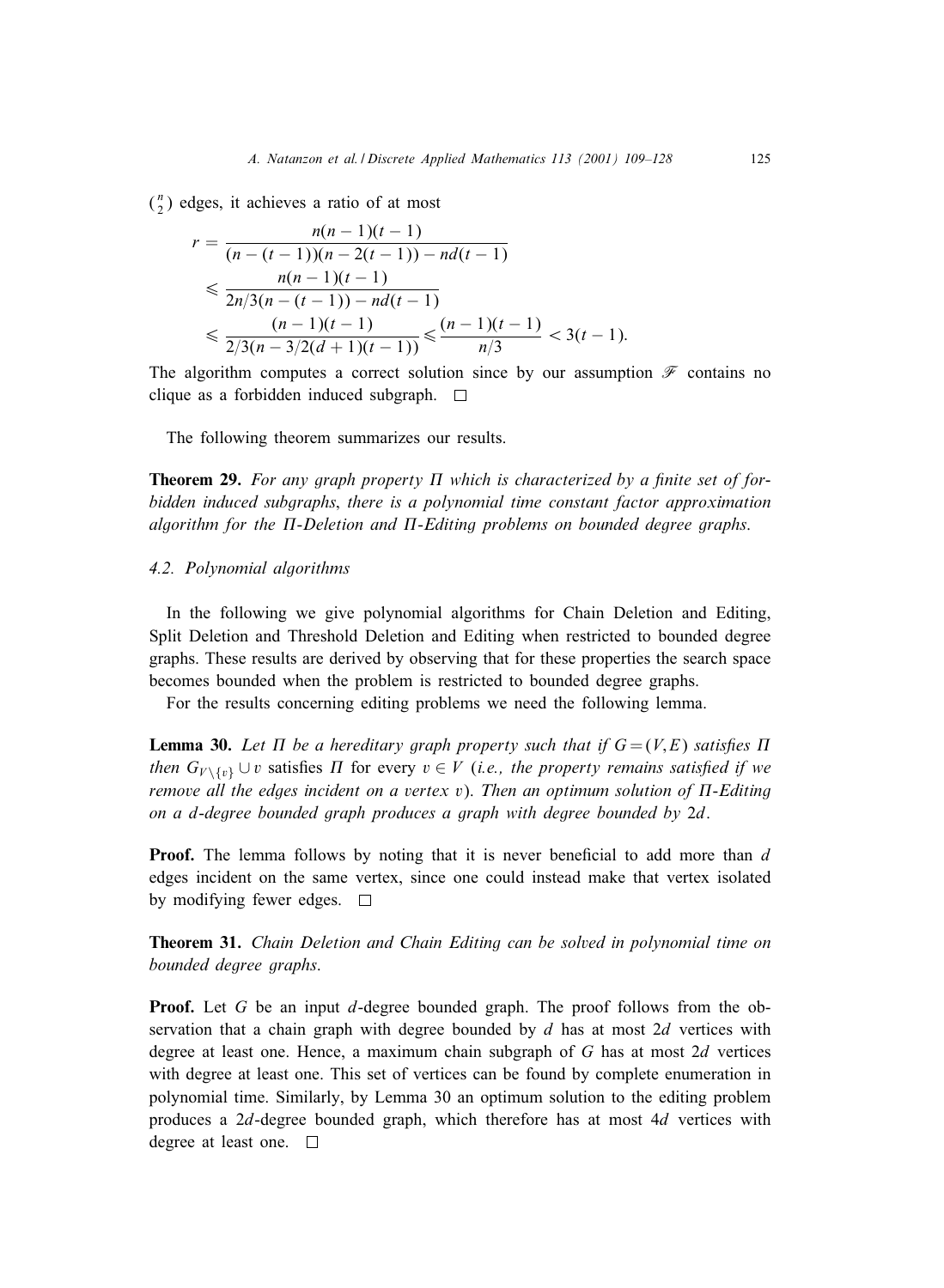**Theorem 32.** *Split Deletion can be solved in polynomial time on bounded degree graphs*.

**Proof.** The proof follows from the observation that a split graph with degree bounded by d has maximum clique of size at most  $d + 1$ . Hence, one can enumerate all possible partitions of the vertex set of the graph into a clique and an independent set in polynomial time.  $\square$ 

A graph  $G = (V, E)$  is called a *threshold graph*, if there is a partition  $(K, I)$  of V such that  $K$  induces a clique,  $I$  induces an independent set, and the bipartite graph  $(K, I, E \cap (K \times I))$  is a chain graph (cf. [29] for another equivalent definition of this class).

**Theorem 33.** *Threshold Deletion and Threshold Editing can be solved in polynomial time on bounded degree graphs*.

**Proof.** Let  $G = (V, E)$  be an input d-degree bounded graph. An optimum threshold deletion set produces a graph with degree bounded by  $d$ . By Lemma 30, an optimum threshold editing set produces a graph with degree bounded by 2d. Hence, one can enumerate all partitions of  $V$  into a clique and an independent set in polynomial time, and for each partition solve a chain modification problem on the corresponding bipartite graph using the result of Theorem 31.  $\Box$ 

# **5. Concluding remarks**

Most of the results obtained here and previously on edge modification problems are hardness results. Proving a general hardness result similar to that obtained for vertex deletion problems [26], is a challenging open problem.

The study of bounded-degree edge modification problems is still very preliminary. Such restriction is motivated by some real applications (see, e.g., [23]). Other realistic restrictions may be appropriate for particular problems. Studying the parameterized complexity of the NP-hard problems is also of interest.

Like every attempt to organize a body of results into a table or a diagram, Fig. 1 immediately identifies numerous open problems. We conjecture that Chain Editing is NP-complete. If true, this would imply, among other results, the NP-completeness of Interval Editing and Unit Interval Editing.

## **References**

[1] A. Agrawal, P. Klein, R. Ravi, Cutting down on fill using nested dissection: provably good elimination orderings, in: A. George, J.R. Gilbert, J.W.H. Liu (Eds.), Graph Theory and Sparse Matrix Computation, Springer, Berlin, 1993, pp. 31–55.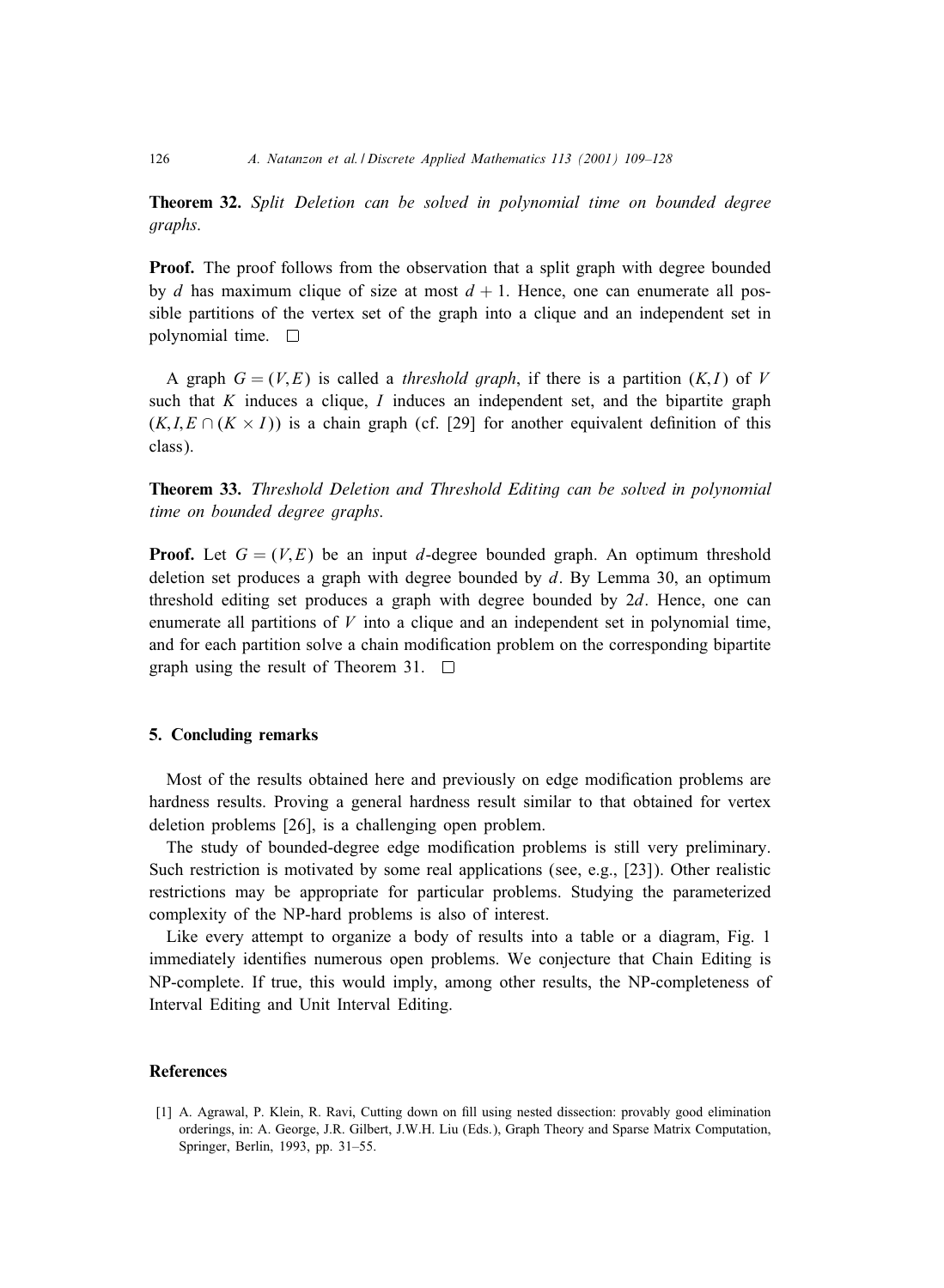- [2] T. Asano, An application of duality to edge-deletion problems, SIAM J. Comput. 16 (2) (1987) 312– 331.
- [3] T. Asano, T. Hirata, Edge-deletion and edge-contraction problems, Proceedings of the Fourteenth Annual ACM Symposium on Theory of Computing, San Francisco, California, 1982, pp. 245 –254.
- [4] A. Ben-Dor, private communication, 1996.
- [5] H. Bodlaender, B. de Fluiter, On intervalizing k-colored graphs for DNA physical mapping, Discrete Appl. Math. 71 (1996) 55–77.
- [6] B. Bollobás, Random Graphs, Academic Press, New York, 1985, (Chapter XII).
- [7] A. Brandstädt, V.B. Le, J.P. Spinrad, Graph Classes a Survey, SIAM Monographs in Discrete Mathematics and Applications, SIAM, Philadelphia, 1999.
- [8] L. Cai, Fixed-parameter tractability of graph modification problems for hereditary properties, Inform. Process. Lett. 58 (1996) 171–176.
- [9] K. Cirino, S. Muthukrishnan, N. Narayanaswamy, H. Ramesh, Graph editing to bipartite interval graphs: exact and asymptotic bounds, Technical Report, Bell Laboratories Innovations, Lucent Technologies, 1996.
- [10] D.G. Corneil, S. Olariu, L. Stewart, Asteroidal triple-free graphs, SIAM. J. Discrete Math. 10 (3) (1997) 399–430.
- [11] E.S. El-Mallah, C.J. Colbourn, The complexity of some edge deletion problems, IEEE Trans. Circuits Systems 35 (3) (1988) 354–362.
- [12] M.R. Garey, D.S. Johnson, Computers and Intractability: A Guide to the Theory of NP-Completeness, W.H. Freeman and Co., San Francisco, 1979.
- [13] M.R. Garey, D.S. Johnson, L. Stockmeyer, Some simplied, NP-complete problems, Theoret. Comput. Sci. 1 (1976) 237–267.
- [14] P.W. Goldberg, M.C. Golumbic, H. Kaplan, R. Shamir, Four strikes against physical mapping of DNA, J. Comput. Biol. 2 (1) (1995) 139–152.
- [15] M. Golumbic, H. Kaplan, R. Shamir, Graph sandwich problems, J. Algorithms 19 (1995) 449– 473.
- [16] M.C. Golumbic, Algorithmic Graph Theory and Perfect Graphs, Academic Press, New York, 1980.
- [17] M.C. Golumbic, H. Kaplan, R. Shamir, On the complexity of DNA physical mapping, Adv. Appl. Math. 15 (1994) 251–261.
- [18] M.C. Golumbic, R. Shamir, Complexity and algorithms for reasoning about time: A graph-theoretic approach, J. ACM 40 (1993) 1108–1133.
- [19] S.L. Hakimi, E.F. Schmeichel, N.E. Young, Orienting graphs to optimize reachability, Inform. Process. Lett. 63 (5) (1997) 229–235.
- [20] P.L. Hammer, T. Ibaraki, U.N. Peled, Threshold numbers and threshold completions, in: P. Hansen (Ed.), Studies on Graphs and Discrete Programming, North-Holland, Amsterdam, 1981, pp. 125–145.
- [21] P.L. Hammer, B. Simeone, The splittance of a graph, Combinatorica 1 (1981) 275–284.
- [22] J. Hastad, Some optimal inapproximability results, Proceedings of 29th STOC, 1997, pp. 1–10, full version: E-CCC Report number TR97-037.
- [23] H. Kaplan, R. Shamir, Bounded degree interval sandwich problems, Algorithmica 24 (1999) 96–104.
- [24] H. Kaplan, R. Shamir, R.E. Tarjan, Tractability of parameterized completion problems on chordal, strongly chordal, and proper interval graphs, SIAM J. Comput. 28 (1999) 1906–1922.
- [25] T. Kashiwabara, T. Fujisawa, An NP-complete problem on interval graphs, IEEE International Symposium on Circuits and Systems (12th), 1979, pp. 82–83.
- [26] J. Lewis, M. Yannakakis, The node deletion problem for hereditary properties is NP-complete, J. Comput. Systems Sci. 20 (1980) 219–230.
- [27] L. Lovás, A characterization of perfect graphs, J. Combin. Theory (1972) 95–98.
- [28] C. Lund, M. Yannakakis, The approximation of maximum subgraph problems, in: A. Lingas, R. Karlsson, S. Carlsson (Eds.), Proceedings of International Conference on Automata, Languages and Programming (ICALP'91), Lecture Notes in Computer Science, Vol. 700, Springer, Berlin, Germany, 1993, pp. 40–51.
- [29] N. Mahadev, U. Peled, Threshold Graphs and Related Topics, Annals of Discrete Mathematics, 49 (1994) 299–308.
- [30] F. Margot, Some complexity results about threshold graphs, Discrete Appl. Math. 49.
- [31] A. Natanzon, Complexity and approximation of some graph modification problems, Master's Thesis, Department of Computer Science, Tel Aviv University, 1999.